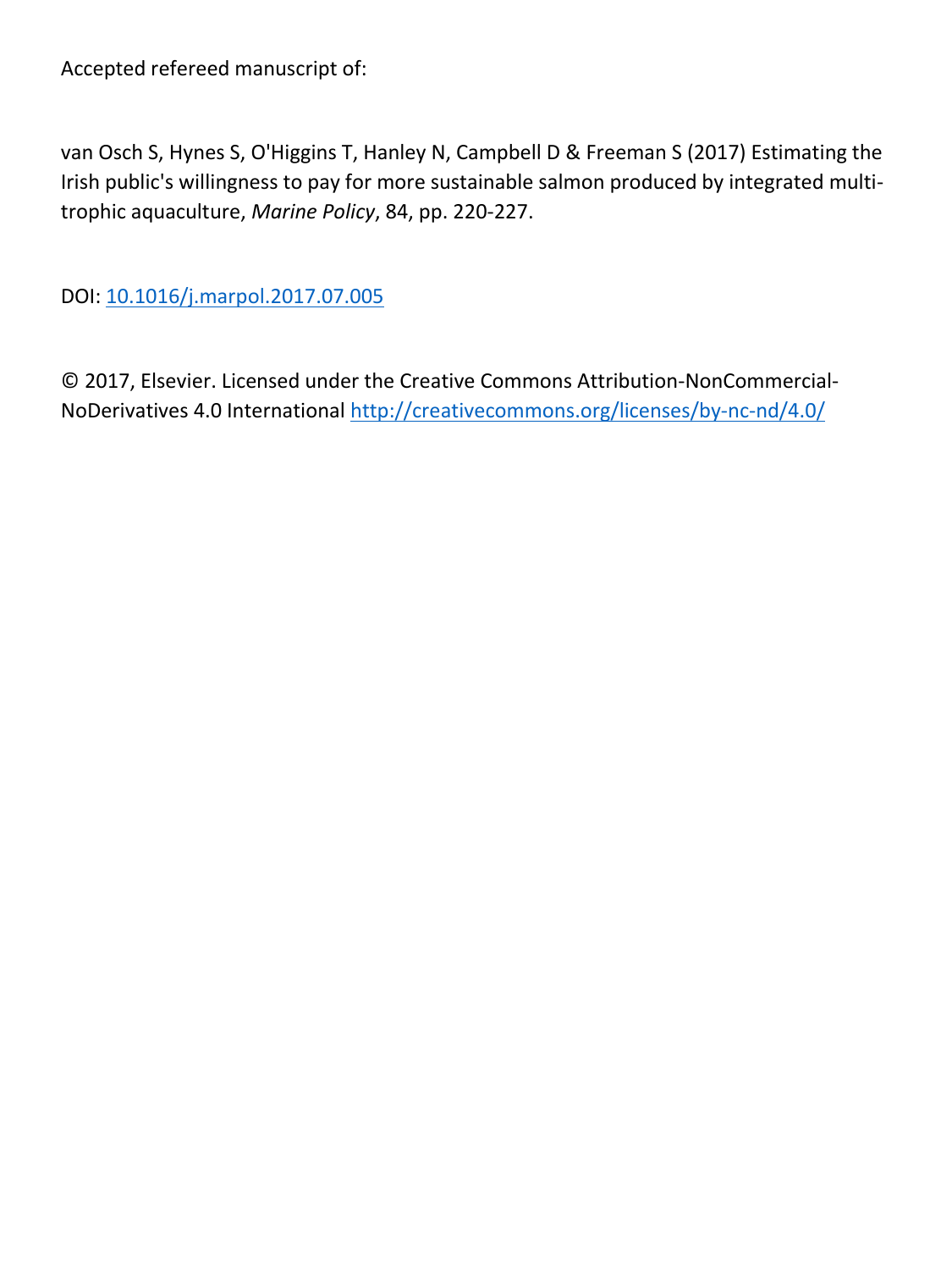Estimating the Irish public's willingness to pay for more sustainable salmon produced by integrated multi-trophic aquaculture

Suzanne van Osch\_ª, , Stephen Hynes\_ª, Tim O'Higgins\_b, Nick Hanley\_c, Danny Campbell\_<sup>d</sup>, Shirra Freeman\_<sup>e</sup>

- a Socio-Economic Marine Research Unit (SEMRU), Whitaker Institute, National University of Ireland, Galway, Ireland, Republic of Ireland
- b Marine and Renewable Energy Ireland (MaREI), Environmental Research Institute, University College Cork, Ireland, Republic of Ireland
- c Geography & Sustainable Development, School of Geology & Geosciences, University of St. Andrews, Scotland, UK
- d Economics Department, School of Management, University of Stirling, Scotland, UK
- e Recanati Institute of Maritime Studies, University of Haifa, Israel

# **Abstract**

Integrated Multi-Trophic Aquaculture (IMTA) has been put forward as a potential sustainable alternative to single fin fish species aquaculture. In IMTA, several species are combined in the production process. Integrating species has a conceivable dual advantage; the environmental impact can be lowered through nutrient cycling and from an economic perspective there is potential for increased efficiency, product diversification and a higher willingness to pay for more environmentally friendly produced salmon. This paper presents the results from a choice experiment which examines whether the Irish public is willing to pay a premium for "sustainably produced" farmed salmon from an IMTA process. Uniquely, an ecolabel was used in the design, based on familiar energy rating labels, to communicate the environmental pressure of fish farming to respondents. The experiment demonstrates that the Irish public has a willingness to pay a price premium for sustainability in salmon farming and for locally produced salmon.

# **Keywords:**

Sustainable aquaculture; Choice experiments; Ecolabels; IMTA; Willingness to pay

# **1. Introduction**

Despite the contribution that an expansion in aquaculture can make through significant employment and economic opportunities in rural areas and in feeding a growing global population, concerns exist over the environmental implications of such an expansion. These concerns are especially evident for the production of carnivorous fin fish species such as Atlantic salmon (Salmo salar) which utilizes feeds derived from wild caught fish [1]. Other environmental impacts consist of the intensive use of drugs and chemicals [2], the spreading of diseases and parasites [3], emissions of organic waste [4], escapees [5] and the intrusion of nets and sound into the natural environment [6]. However, substantial geographical differences should be recognised, as environmental impacts fluctuate according to appropriate production technologies and governance. Over the last decades, improved feed and feeding technologies have led to a steep decline in the FiFo ratio (Fish In – Fish Out ratio); i.e. the rate between the mass of harvested fish used for aquafeed and the mass of harvested fish from the fish farm) [7]; improved site location and sea cage technology have significantly reduced waste sediments; better management and improved equipment has seen a drop in the number of escapees and the development of oil-based vaccines has led to a decrease in the use of antibiotics and chemicals in salmon farming [8]. Environmental safeguards include regulatory, control and monitoring procedures such as in place at the European and national level [9]. In the case of salmon production in Ireland, environmental standards and monitoring requirements have developed that focus on sea lice,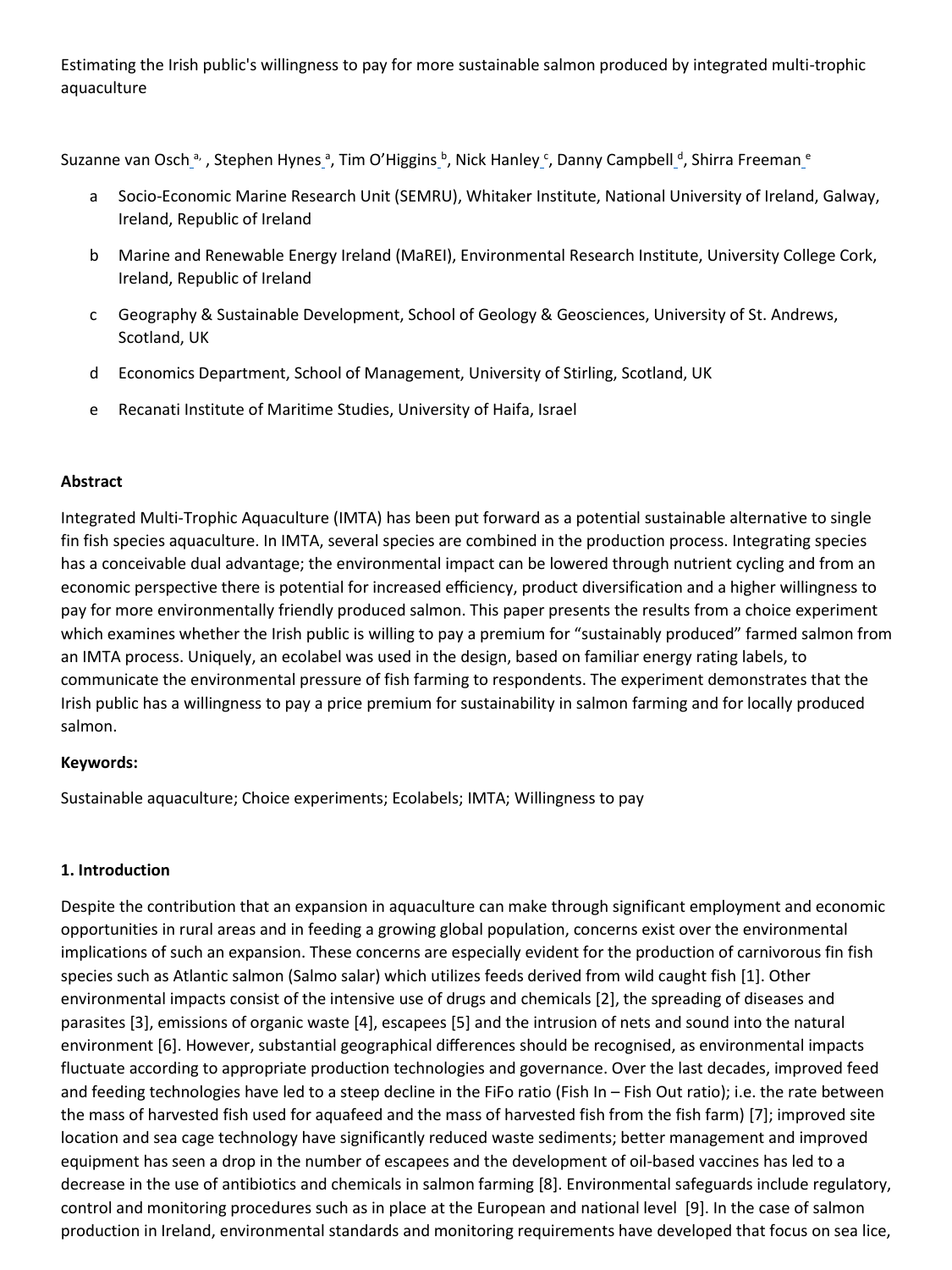impacts on the benthos and nutrient concentrations in the water column and on the sea bed. Additional monitoring programmes required under various EU Directives are in place, including the monitoring of chemical residues in salmon and disease status [10,11]. Nevertheless, the development plans for large scale salmon farms in Ireland have been met with serious public opposition due to concerns about the impact on the marine environment [12] and especially in relation to the spread of sea lice.

Integrated Multi-Trophic Aquaculture (IMTA) could help resolve the apparent conflict between the growing demand for seafood and environmental concerns. IMTA has been proposed by NGO's, industry actors and scholars as one approach to decrease the environmental impact of aquaculture [13,14]. In an IMTA system several species are combined in the production process, selected by their function in the ecosystem and their economic value. Species are combined to facilitate the absorption of undesirable outputs from the production process, allowing for nutrient cycling and decreased nutrient outflow [15]. IMTA has several advantages over monoculture, as it diversifies the economic risks of fish farmers by generating income from additional marine products such as lobsters, sea cucumbers, mussels, crabs and seaweed, rather than just the primary finfish species [16]. Additionally, higher profits may be made if production costs are lower through nutrient cycling [14] or if consumers are willing to pay a price premium for aquaculture products with lower environmental impacts. Higher profit margins on products may act as a stimulus for fish farmers to shift from monoculture to IMTA production techniques.

Research has indicated that consumers value an IMTA approach to salmon farming. A small scale study in New York found a positive attitude towards IMTA in comparison to monoculture salmon. IMTA salmon was perceived as being better for the environment and animal welfare and, to a lesser degree, as being safer and healthier [17]. In addition, a positive consumers' Willingness to Pay (WTP) was identified in several studies for salmon produced in an environmentally friendly manner, similar to what would result in an IMTA scenario (in Scotland by Whitmarsh & Wattage [18], in the US West coast by Yip et al. [19] and in Canada by Barrington et al. [20]). It is also recognised that in order for IMTA to be accepted, consumers must be able to distinguish between conventionally farmed salmon and IMTA salmon [21]. Eco-labelling is an increasingly used tool to differentiate aquaculture produce and stimulate informed purchasing decisions, thus creating economic incentives for producers to adopt environmentally friendlier technologies. Wild seafood products with ecolabels have been found to be preferred by consumers [22 – 25], but research on preferences for aquaculture ecolabels is limited to Roheim et al. [26] and Yip et al. [19]. Aquaculture products are viewed distinctly different from wild-caught products, where wild-caught is generally preferred over farmed produce [26]. Yet within the aquaculture market, consumers prefer Closed Containment (CC) and IMTA systems over monoculture production, with strongest preferences expressed for IMTA.

A key aspect of investment in IMTA will be the extent to which consumers are willing to pay higher prices for fish and shellfish which are produced using this technique. This paper estimates the Irish publics' WTP for IMTA salmon products labelled with quantitative information on sustainability using a choice experiment (CE). The current plans to expand Irish aquaculture and invest in the sector, paired with national and EU policy goals to facilitate blue growth and protect marine ecosystems, means that uncovering evidence on the value of sustainable production is necessary. In what follows, the details of the design of the choice experiment are set out in Section 2 and the survey containing the CE is then outlined in Section 3. The Irish publics' attitudes and WTP are reported in Section 4 while Section 5 draws conclusions and sets out policy recommendations.

# **2. Methodology**

Choice experiments (CE) are widely used to estimate public preferences and willingness to pay (WTP) for changes in environmental quality and new products with new attributes or attribute levels [27 –29]. This approach is consistent with other applied literature in seafood valuation, such as Yip et al. [19], Jaffry et al. [24], Uchida et al., [25], Roheim et al. [26], Brécard et al. [23] and Johnston et al. [30]. The CE approach is rooted in consumer theory and the concept of utility maximization as described by Lancaster's consumer theory [31]. According to Lancaster, a product derives its utility from the characteristics of that good, not from the consumption of the good itself. Thus, the value of a good is represented by the sum of the value of its attributes. Based on this theory, in a choice experiment, respondents are presented with choice cards that present a set of alternatives out of which the respondents chooses his/her preferred alternative. Each alternative consists of several attributes that vary in terms of the level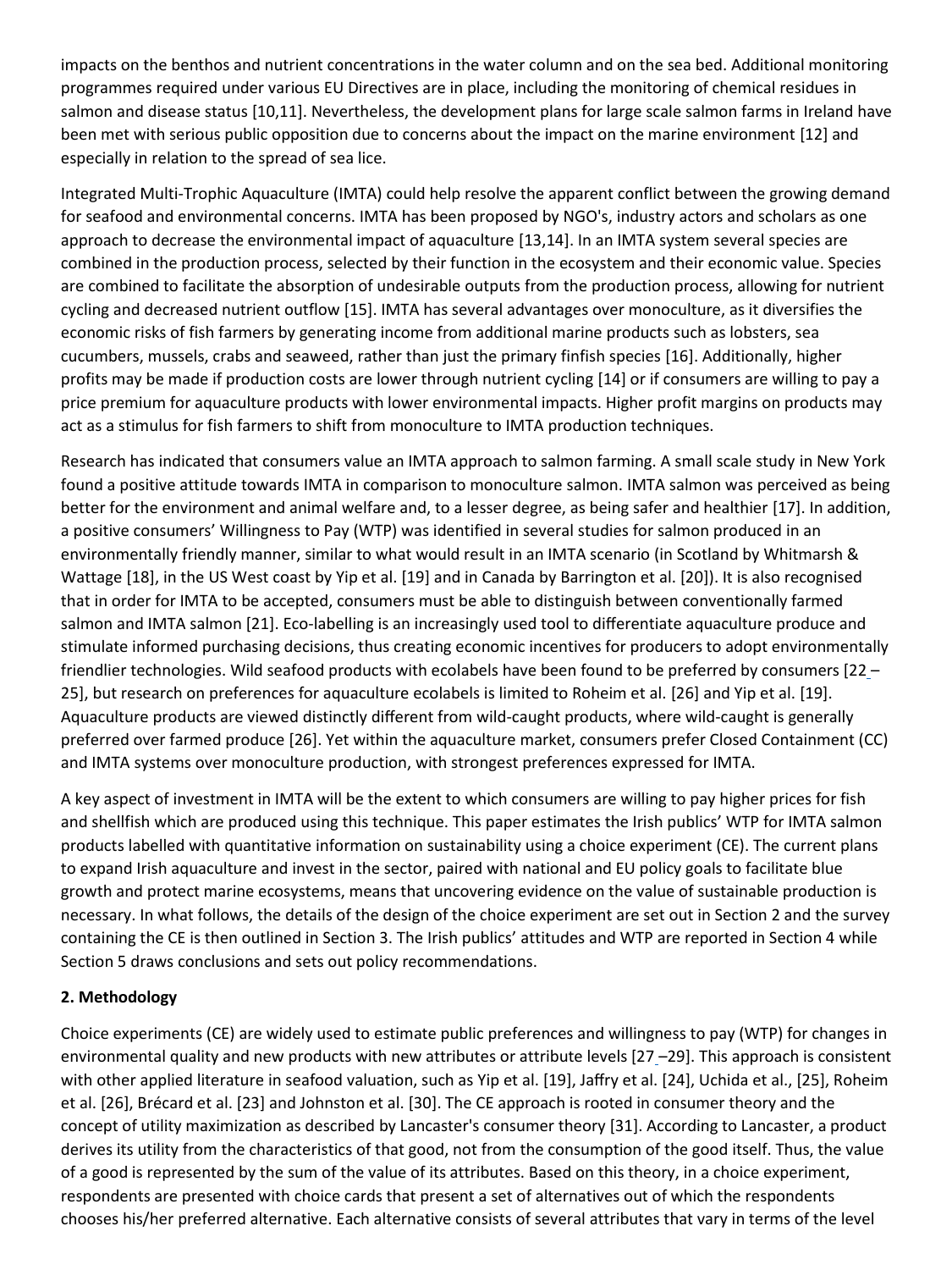which they take. Respondents are asked to select their preferred alternative in each choice card, so they have to take into consideration their preference for a relative change in attribute A versus a relative change in attribute B. Choice experiments are based on the assumption that a rational decision making process underlies every choice, so the respondents' utility is maximized in every choice. The various choice sets that make up the choice cards allow the random utility model (RUM) to derive the underlying utility function for each product attribute [32,33].

The statistical analysis of the CE data, which aims to derive respondents' utility is based on random utility theory. Random utility theory recognises that there is both an observable and unobservable component to a products' utility. While the former is "observed" through survey response data, the researcher has to make assumptions about the distribution of the unobserved components of utility when modelling the probability function to predict which alternative are most preferred over the sample. More formally, the indirect utility function (*u*) of individual respondent (*i*) given the j options, consists of two independent parts; (1) the deterministic part (V), comprised of the CE attributes (*X* ) under the j alternatives in the choice set; and (2) a stochastic part (*e*), which reflects the unobserved factors that influence respondents' selection of the choice card alternatives, and/or randomness in the choice process itself. The utility function is represented by

$$
\mathcal{U}_{ij} = \mathcal{V}_{ij}(\mathcal{X}_j) + e_{ij} = \beta_{ij}
$$
\n<sup>(1)</sup>

where *Vij* is typically specified as being a linear index of *Xij* and *βij* reflects the utility associated with that attribute [34]. In creating a model, the researcher aims to maximise the variation in the data captured by *Vij*, while minimising the stochastic part, so that the modelled utility *βij* represents as accurately as possible the utility of the population. It is assumed that respondents always select the option that maximises their utility; or the probability that a respondent chooses alternative k over alternative j in any given choice card is considered equal to the probability that the respondents' utility from alternative k exceeds the utility from option j. This can also be expressed as

$$
P[(\text{Uik} > \text{Uij}) \forall k \neq j] = P(\text{Vik} - \text{Vij}) > (ej - eik)] \tag{2}
$$

The parameters of V are commonly estimated by the multinomial logit (MNL) and the random parameter logit (RPL) models. Under the MNL, the random term is assumed to be independent and identically distributed (IDD) [35]. The RPL model often supplements MNL as it allows for correlation between the error terms in each individual's multiple choices, allowing the parameters of the CE attributes to differ across individuals.

The aim of the choice experiment and the resulting model estimation procedure is to derive marginal values of the attribute levels from the preferences of each respondent. The CE design usually includes a monetary indicator as an attribute, allowing implicit prices to be elicited for each of the parameters (*β*). This implicit price reflects the respondents' WTP for a relative change in the attribute, given the changes in the other attributes [36]. Implicit values for a product attribute x are derived by:

$$
\frac{\beta}{\beta_m}
$$
 (3)

The WTP estimates reflect changes in consumer utility for variations in individual attribute levels. However, an aquaculture product will consist of a set of attributes that vary across products; i.e. production location, sustainability and price. Changes in attribute levels may therefore be considered in combination with other product attributes so that the WTP for the product can be assessed as a complete set of attributes [37,38]. The marginal WTP for the different attributes in our model (the implicit prices) and the welfare impact from a move from  $x^{\circ}$  to  $x^1$ (where  $\times$ ° to  $\times$ <sup>1</sup> represent the attribute levels before and after the change respectively) are conditional on the individual taste parameters being logit. The CS measure can be derived using the standard CS log-sum formula from Hanemann [39]:

$$
CS = -1/\beta m [\ln[\sum \exp(\beta x^1)] - \ln[\sum \exp(\beta x^0)]].
$$
\n(4)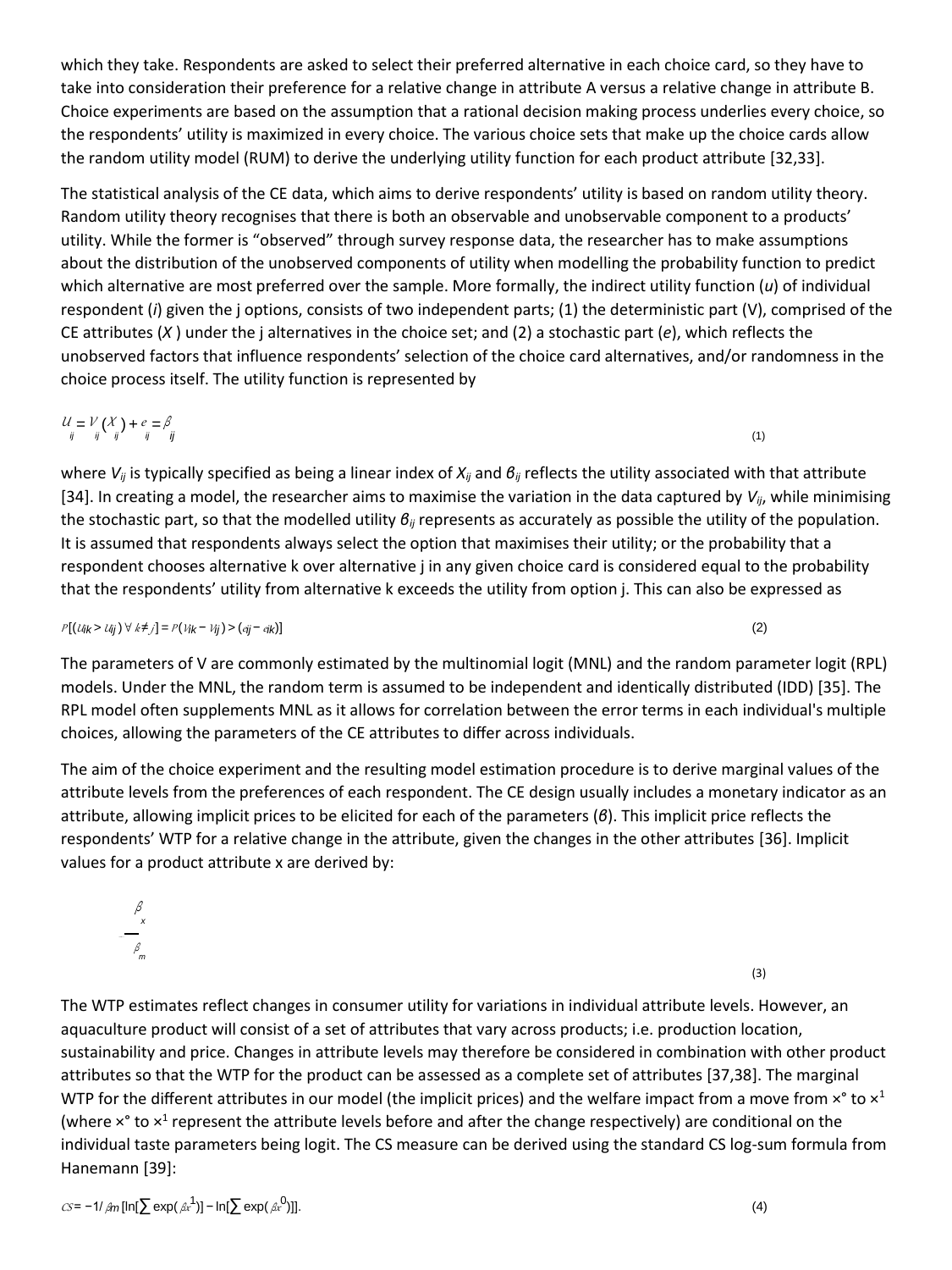where *β<sup>m</sup>* is the estimated price coefficient. For the RPL model the formulae needs integration over the taste distribution in the population so that:

# $CS = \int \{-1/\beta m [\ln[\sum \exp(\beta x n^1)] - \ln[\sum \exp(\beta x n^0)]]\} f(\beta) d(\beta)$  (5)

This integral is approximated by simulation from draws of the estimated distributions for the random parameters in our chosen model [40]. Using this formula, one can estimate the welfare impact of a change in the attributes of the salmon product purchased by the consumer in a supermarket, from a "conventional production" scenario to a scenario where the fish was farmed in a sustainable manner along the lines of an IMTA process.

# **3. Survey design**

The surveys were distributed online among a population of randomly selected contracted clients of ICM Research, an independent survey firm. The sample was restricted to the age group of 18–64 to ensure representativeness of the sample due to lower internet accessibility and use rates among the elderly. The survey was divided into four sections. The first section covered knowledge and attitudes towards aquaculture and IMTA, in which respondents were questioned about their perception of benefits and threats resulting from aquaculture, as well as questions on marine environmental issues.

This was followed by an explanation of the term IMTA as presented in Annex A before moving to the choice experiment. In the survey, respondents were introduced to the term 'ecolabel' and explained that "[ecolabels]… show consumers that a product fulfils certain sustainability criteria. The idea behind using eco-labels on fish products is that people can chose to buy more sustainably produced fish and less of unsustainably-produced fish." The third part covered respondents' attitudes towards salmon products and purchasing behaviour, in which questions were asked on respondents' salmon purchasing behaviour in relation to the use of ecolabels. The final part asked respondents' demographic information, which was used to determine the effect of socioeconomic factors on the preferences elicited in the choice experiment.

The choice experiment was designed to elicit the effect of a shift in salmon farming production techniques from a monoculture system to an IMTA system on consumers' WTP for a fillet of salmon. An example of a choice card is given in Fig. 1. Respondents were presented with eight choice cards, each choice card containing three alternatives; two salmon products and an opt-out. The first two alternatives presented a fillet of salmon which differed in its attribute levels of production location, degree of sustainability and price. The third alternative did not vary across cards; it represented the opt-out (no purchase) option.

The levels of each of the three attributes; production location, sustainability level and price per kg of fresh, unfrozen and skinless salmon are outlined in Table 1. In selecting attributes and determining attribute levels, a market study was conducted to identify the main production elements important to consumers in their salmon purchase. A production location indicator on salmon products was found to be important. Additionally, studies suggest that consumers prefer locally produced food over other sourced food [24,41,42] and in some cases this preference is found to be stronger than for organic attributes [43]. Therefore, production location was included in the choice experiment as an attribute. The experiment thus distinguished between (a) salmon produced in Ireland and (b) salmon produced outside of Ireland.

The second attribute was related to the degree of sustainability of the salmon production process. Indications that consumers have a WTP both for the sustainability of seafood [18,19] and for ecolabels reflecting sustainability [25,44,45] led to the decision to include product differentiation with regard to the sustainability of the production method as choice experiment attribute. To indicate the degree of sustainability, a hypothetical ecolabel was designed that resembles the EU energy rating label [46], which is common on the Irish market and therefore familiar to Irish respondents. As shown in Fig. 1, the ecolabel consist of a range of scales ranging from D to A, D being the base category in the estimated models and each scale signifying a 10% increase in sustainability.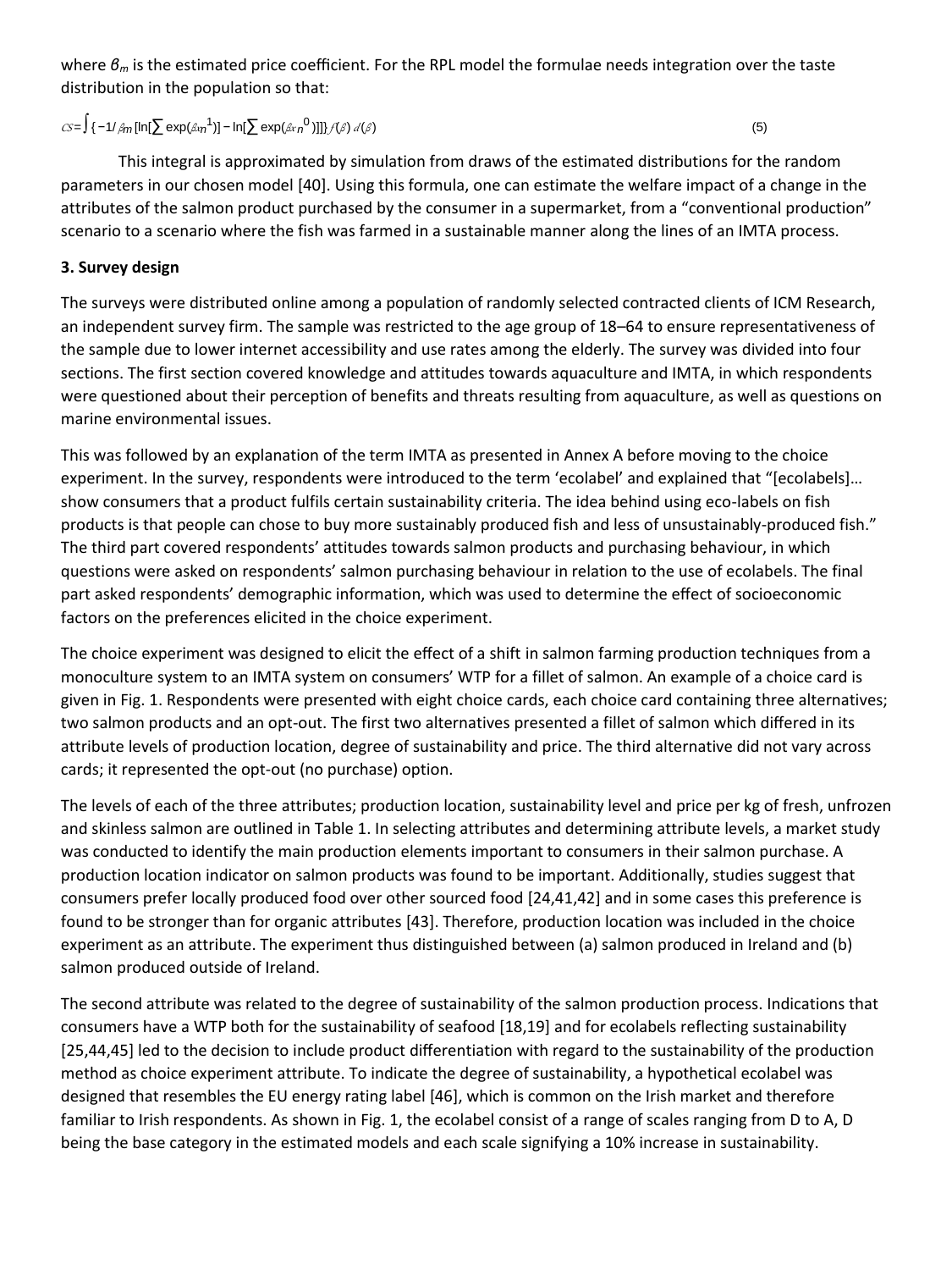



**Fig. 1.** Example Choice Card as Presented in the Choice Experiment.

The ecolabel rating is broadly based on the main impacts of aquaculture as described in the literature. It is however not intended to capture the full change in environmental impact due to IMTA for two reasons. Firstly, the precise effect of a shift of monoculture production towards an IMTA production process on the marine environmental impact of aquaculture production is still not fully established. Secondly, the certification of ecolabels is a highly complex issue, involving a compilation of standards covering multiple aspects of aquaculture production. To develop such standards for a choice experiment is both challenging and highly unpractical for both researchers and respondents [26]. This label is therefore simplified to values ranging from A-D. This is comparable to the effect of IMTA as described by Martinez-Espineira et al. [21]. In their choice experiment IMTA farms were assumed to reduce waste by assigned values of 10–50% (10% increments) relative to conventional aquaculture farms. The sustainability label as used in this study is thus simplified due to practicality limitations.

#### **Table 1**

Overview of CE Attributes and Attribute Levels.

| Attribute           | Attribute Level             | Description                                                                                         |
|---------------------|-----------------------------|-----------------------------------------------------------------------------------------------------|
|                     |                             |                                                                                                     |
| Production Location | Produced in Ireland         | The salmon is produced in Irish waters The                                                          |
|                     | Produced outside of Ireland | salmon is produced outside Ireland                                                                  |
| Sustainability      | Sustainability Level A      | A 30% decrease in environmental pressure due to a change towards an IMTA production system. A 20%   |
|                     | Sustainability Level B      | decrease in environmental pressure due to a change towards an IMTA production system A 10% decrease |
|                     | Sustainability Level C      | in environmental pressure due to a change towards an IMTA production system Monoculture production  |
|                     | Sustainability Level D      | with no environmental pressure change.                                                              |
| Price per kg        | $\epsilon$ 11               |                                                                                                     |
|                     | €17.50                      |                                                                                                     |
|                     | $\epsilon$ 24.50            |                                                                                                     |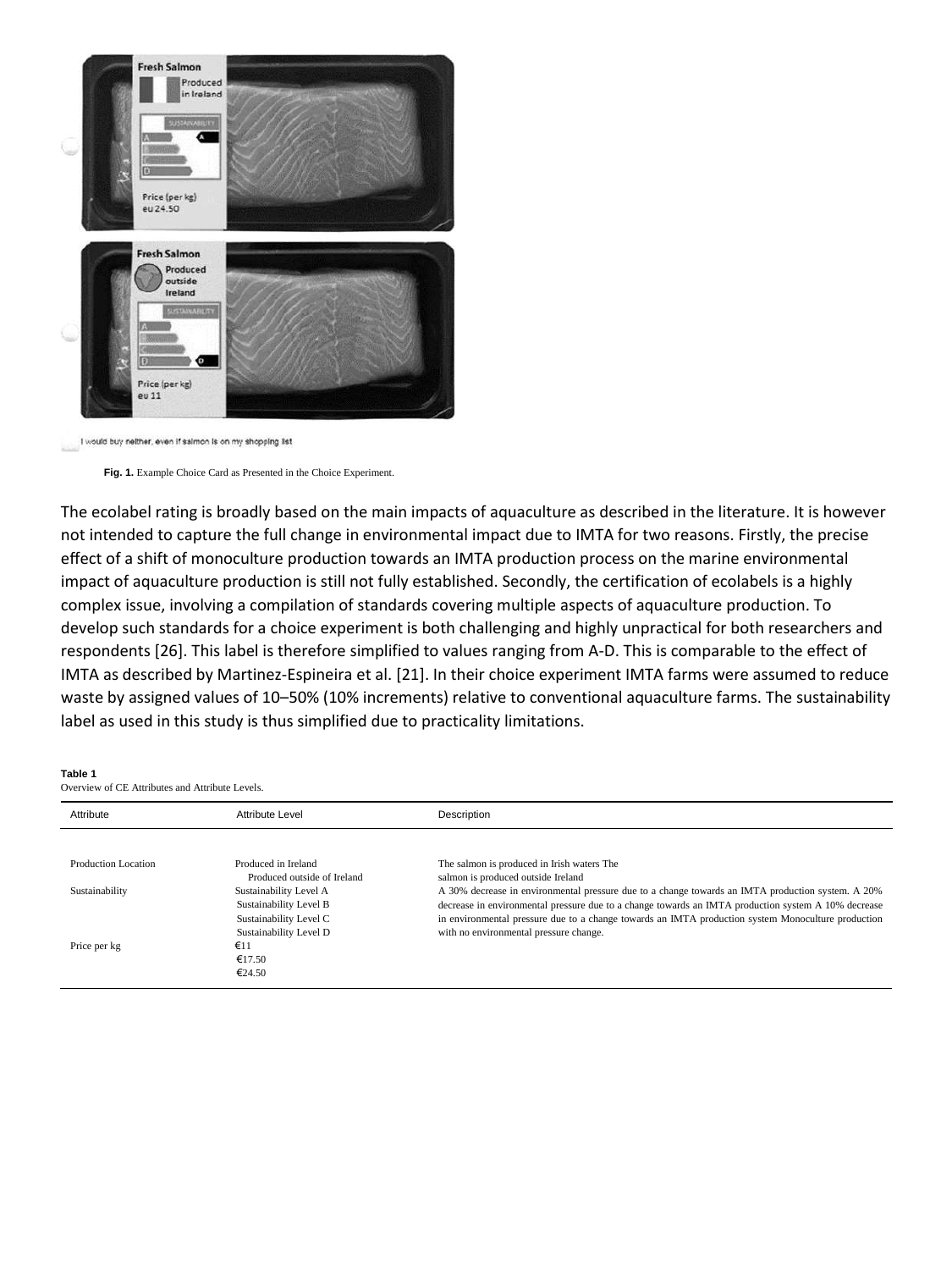The monetary attribute (price) was included to enable the estimation of the publics' marginal WTP for the attribute levels of production location and sustainability. The price levels included in the experiment were based on the price range for a kilogram of salmon on the Irish market. Low, medium and high prices were picked from the price range on the Irish market. A pilot study of the survey was conducted to evaluate the experiments' appropriateness in estimating the publics' WTP. The pilot study indicated that the attribute levels were appropriate as the respondents selected the full range of attributes and confirmed the price range to be realistic.

Respondents were briefed on the choice experiment and the attributes. Before taking the choice experiment respondents were informed that they were expected to select one of the options presented to them according to their preferences for the product attributes. The briefing included a cheap talk script in order to negate hypothetical bias [47,48]. Respondents were also given information in relation to the choice attributes. On the ecolabel and its' interpretation the briefing stated that: "…integrated aquaculture attempts to mimic the natural ecosystem and produces less pollution. Depending on how the farms are set up, the amount of pollution will be different. The sustainability labels show you how good or bad the farming method is for the environment. The labels range from A-D, with A being the best and D being the worst for the environment. The labels show how much the environmental pressure of producing the salmon in the package has decreased from what we now consider normal aquaculture (monoculture). Every label has a step of a 10% improvement in environmental sustainability." An image was included, showing the possible ratings and a subscript stating the environmental impact associated with each rating. Thus, respondents were introduced to the ecolabel and given a definition of the sustainability ratings.

The decision to include certain variables in the model while excluding others warrants further explanation. First, although several CE studies do incorporate attitudinal and other latent variables [26,30], attitudinal variables were excluded from the model.<sup>1</sup> Approaches for including latent variables into discrete choice models are criticized as they can lead to inconsistent and biased estimators and can be misleading [49,50]. To avoid such biased estimators the attitudinal variables were excluded from the model. Second, interactions of the alternative specific constant with demographic variables, including gender, third level education, age, being married and income level, were included in the models. A significant coefficient for these interaction terms signifies that the opt-out option is more likely to be chosen for the specified demographic group.

In the final version of the survey, sixteen profiles were blocked into 4 versions of 8 choice cards, each containing the two alternatives and the opt-out option as shown in Fig. 1. An efficient Bayesian experimental design based on the minimisation of the Db error criterion was used to vary attributes and levels [51]. D-efficiency is one of the most common approaches for measuring the efficiency of experimental designs used in the literature [52].

# **4. Results**

**.** 

A sample of 500 surveys was collected from individuals throughout Ireland. Overall, the sample is perceived to be representative of the Irish population when compared to data from the census of Ireland [53]. Table 2 presents a summary of the respondent statistics. The sample was comparable to the Irish population in terms of age (42 versus 39 in the population) and marital status (64% versus 61% are married). The sample consisted of slightly less males (44% against 49% in the

<sup>&</sup>lt;sup>1</sup> The inclusion of attitudinal variables led to model non-convergence. This may be due to the fact that inconsistent and biased estimators can result when one includes ordinal qualitative variables (as is the case with our Likert scale attitudinal variables) as regressors in the model [49,50].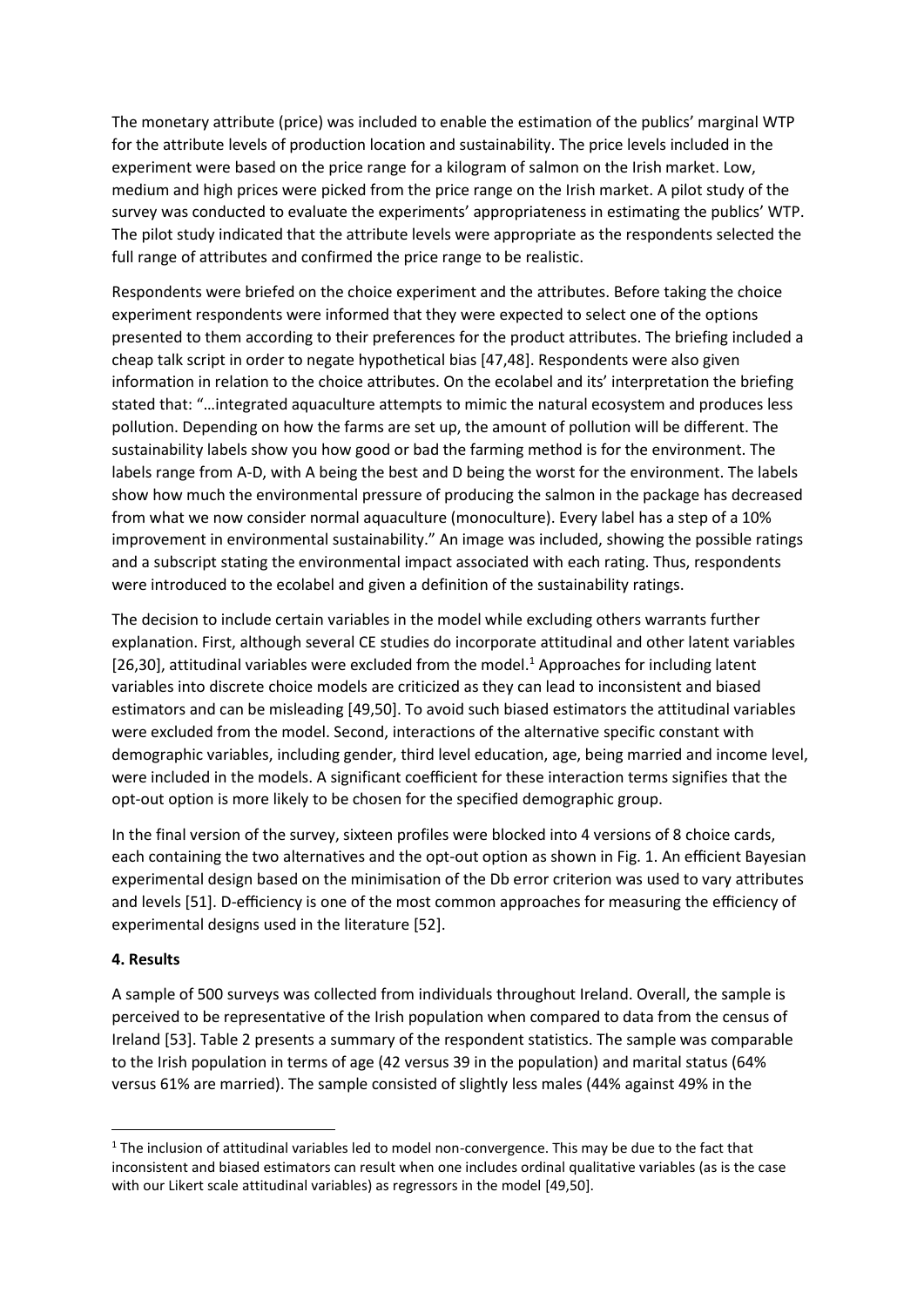population). A significant difference between education levels of the sample and the Irish population should be recognised. Third level education, i.e. a bachelor's, master's, associate or doctorate degree, was completed by a larger group (45%) in the sample versus 21% in the general population, which is not uncommon in online surveys. With regard to income, respondents were presented with the national average income and asked if their income was much below, somewhat below, comparable to, somewhat higher or much higher than the national average. Accordingly, the selfreported income of the sample was skewed to the right with a stated mean below the national average. This skewed representation of income may lead to a more conservative welfare estimates and should be taken into consideration when interpreting the WTP estimates.

With regard to the Irish publics' perception of environmental problems related to food production, 92% of the respondents deemed this as problematic. When asked if they were familiar with IMTA, 9.8% said they knew what the term meant. However, when presented with a follow-up question asking them to explain the term, none of the respondents provided an answer, suggesting that the true familiarity of the sample with the term is lower. Respondents were asked about their perceptions of aquaculture practices and its economic and environmental impact. The economic benefits of aquaculture were rated at an average of 4.26, whereas the environmental impact was rated 3.89 on a Likert-scale of 1–5, where 1 signified "no impact" and 5 "significant impact". Respondents were provided with information on IMTA before proceeding to the choice experiment.

#### **Table 2**

Summary Statistics of Sample.

| $N = 500$<br>Demographic variables                                         | Mean | Standard<br>Deviation | National<br>mean |
|----------------------------------------------------------------------------|------|-----------------------|------------------|
| Male (proportion)                                                          | 0.44 | 0.49                  | 0.49             |
| Age                                                                        | 42.2 | 12.16                 | 39.0             |
| Married/partner (proportion)                                               | 0.64 | 0.48                  | 0.61             |
| 3rd level education (proportion)                                           | 0.45 | 0.5                   | 0.21             |
| Self-stated 'income below average'<br>(proportion)                         | 0.68 | 0.47                  |                  |
| Attitudinal variables                                                      |      |                       |                  |
| Overfishing recognition (proportion) <sup>a</sup>                          | 0.92 | 0.27                  |                  |
| Have you ever heard of the term<br>integrated aquaculture?<br>(proportion) | 0.1  | 0.3                   |                  |
| Economic benefits from aquaculture<br>(Likert scale $1-5$ ) $b$            | 4.26 | 0.87                  |                  |
| Impact from aquaculture (Likert scale<br>$1-5$ <sup>c</sup>                | 3.89 | 0.94                  |                  |
| Believe IMTA has economic potential<br>(proportion)                        | 0.86 | 0.34                  |                  |
| Believe IMTA has environmental<br>potential (proportion)                   | 0.8  | 0.4                   |                  |
| Respondent uses ecolabels<br>(proportion) <sup>d</sup>                     | 0.58 | 0.49                  |                  |

a Proportion of sample that scored positive on indicators for recognition of overfishing by answering "yes" on (1) "Do you think salmon is being overfished?" and (2) "Do you think overfishing is a problem?".

<sup>b</sup> Average Likert score (1–5) on indicators for perceived economic benefits from aquaculture; (1) job creation, (2) economic boost in coastal areas, (3) prevention of overfishing of wild stocks, (4) Reliable and affordable food source.

<sup>c</sup> Average Likert score (1–5) on indicators for perceived impact from aquaculture; (1) the spreading of diseases and parasites, (2) escapees, (3) overfishing, due to aquafeed, (4) scenery impact, (5) pollution from feed, wastes and treatment (eg. Antibiotics), (6) animal welfare.

<sup>d</sup> When you are buying seafood, do you look at ecolabels to decide which product you want to buy?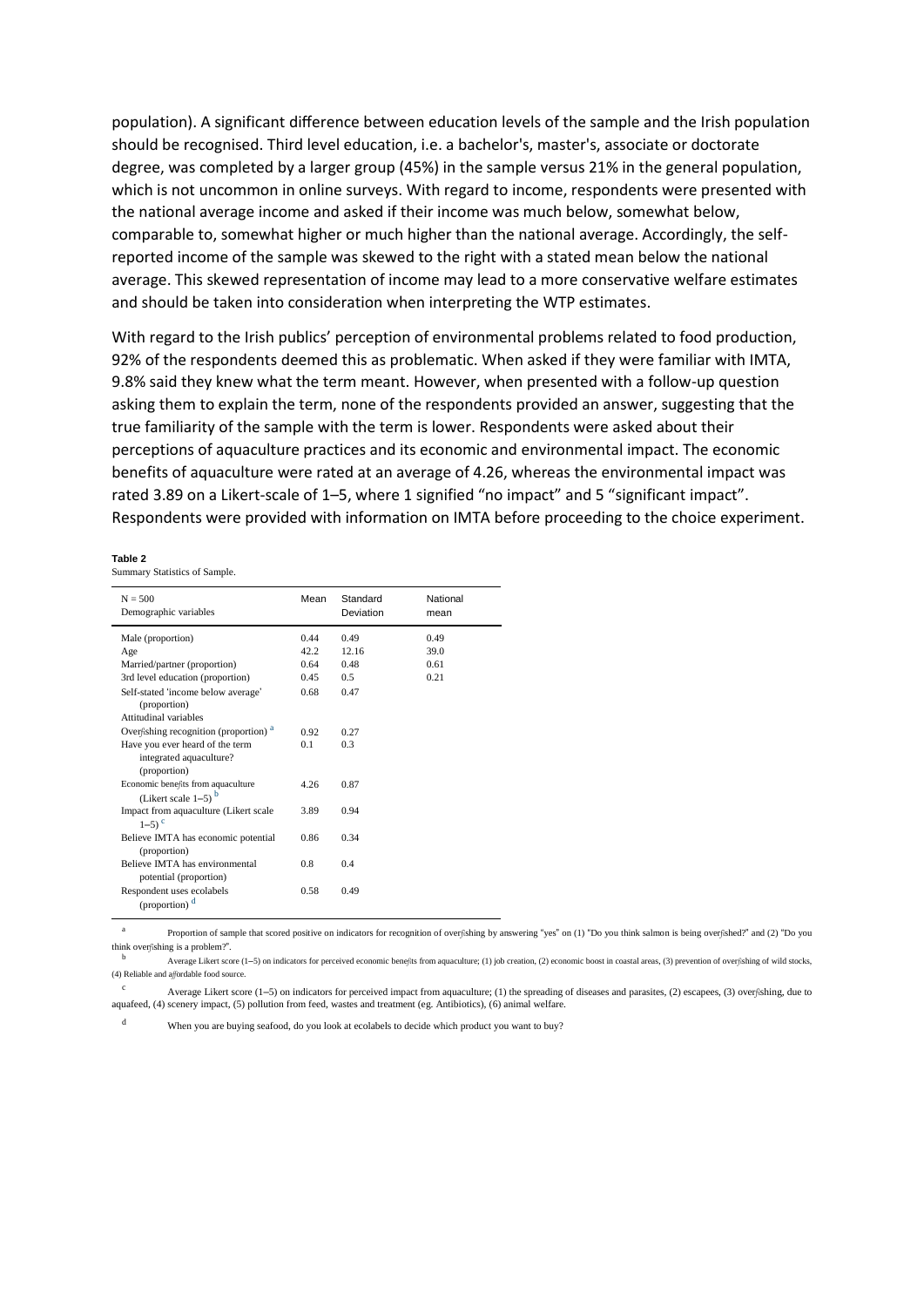| Table 3                                                        |  |
|----------------------------------------------------------------|--|
| Results of Conditional Logit and Random Parameter Logit Model. |  |

| $(N = 500)$                              | Conditional<br>Logit | Random Parameter        | Standard<br>Deviation  |
|------------------------------------------|----------------------|-------------------------|------------------------|
| Variable                                 | Coefficients         | Logit Coefficients      |                        |
| Random parameters                        |                      |                         |                        |
| Sustainability C                         | $0.27***$            | $0.42$ <sup>a***</sup>  | $0.30^{a_{**}}$        |
|                                          | (0.07)               | (0.28)                  | (0.24)                 |
| Sustainability B                         | $0.58***$            | $0.0.88$ <sup>a**</sup> | $0.64$ <sup>a***</sup> |
|                                          | (0.08)               | (0.15)                  | (0.12)                 |
| Sustainability A                         | $1.34***$            | $2.24$ <sup>a***</sup>  | $2.29$ <sup>a***</sup> |
|                                          | (0.07)               | (0.10)                  | (0.09)                 |
| <b>Irish Produced</b>                    | $1.10***$            | $1.53***$               | 1.97***                |
|                                          | (0.06)               | (0.12)                  | (0.12)                 |
| Nonrandom parameters                     |                      |                         |                        |
| Price                                    | $-0.17***$           | $-0.24***$              |                        |
|                                          | (0.01)               | (0.01)                  |                        |
| <b>ASC</b>                               | $-2.96***$           | $-3.95***$              |                        |
|                                          | (0.21)               | (0.27)                  |                        |
| Interactions with Status Quo Alternative |                      |                         |                        |
| Male                                     | $-0.29***$           | $-0.43***$              |                        |
|                                          | (0.09)               | (0.12)                  |                        |
| Third Level Education                    | $-0.02$              | $-0.04$                 |                        |
|                                          | (0.09)               | (0.12)                  |                        |
| Age                                      | $0.02***$            | $0.03***$               |                        |
|                                          | (0.004)              | (0.01)                  |                        |
| Married                                  | $-0.26***$           | $-0.29**$               |                        |
|                                          | (0.09)               | (0.12)                  |                        |
| Income below Average                     | $-0.52***$           | $-0.58***$              |                        |
|                                          | (0.09)               | (0.12)                  |                        |
| Information criteria                     |                      |                         |                        |
| Log-likelihood                           | $-3545$              | $-3199$                 |                        |
| AIC.                                     | 7112                 | 6427                    |                        |
| <b>BIC</b>                               | 7193                 | 6538                    |                        |

Notes: values in parenthesis indicate the standard errors. \*\*\*, \*\* indicates significance at  $p < 0.01$ ,  $p < 0.05$ .

a Sustainability attributes were assumed to follow a

log-normal distribution; coefficients and standard

deviations reported are corrected by  $exp(b p + sp p)$ 

 $(b p + sp^2 / 2) \times exp(sp^2)$ n of the natural logarithm of the price coefficient [54].

 $^{2}$ /2) and the mean and  $s_p$  is the standard de-

Eighty six percent of respondents acknowledged economic benefits to IMTA and eighty percent acknowledged environmental benefits when compared to current production practices. With regards to purchasing behaviour, a majority of the respondents said they used eco-labels as a part of their seafood purchasing decisions (58%) (either sometimes (36%), most of the time (14.3%) or always (7.6%)).

The analyses using conditional logit and random parameter logit regressions were performed using Stata. The results of the conditional logit and random parameter logit models are reported in Table 3. The conditional logit model indicates that any increase in sustainability is valued positively by consumers and is statistically significant (P < 0.01). The Irish publics' utility is positively related to sustainability and the coefficients show a positive and significant scale effect; relative to current monoculture practices (label D). An increase in sustainability of 10% (label C) has a positive coefficient and the magnitude of the coefficients rise with further increases in sustainability of 20% (label B) and 30% (label A) ceteris paribus. The Irish public also positively values locally produced salmon (P < 0.01), signifying a preference for Irish produced salmon over internationally-produced salmon. The negative coefficient for price indicates a negative relationship between utility and higher prices, which is in line with consumer utility theory. The variable ASC represents the opt-out option, i.e. respondents' preference for the opt-out option in the experiment. The negative coefficient indicates an average preference of the Irish public to select one of the presented options rather than opting out of the purchase.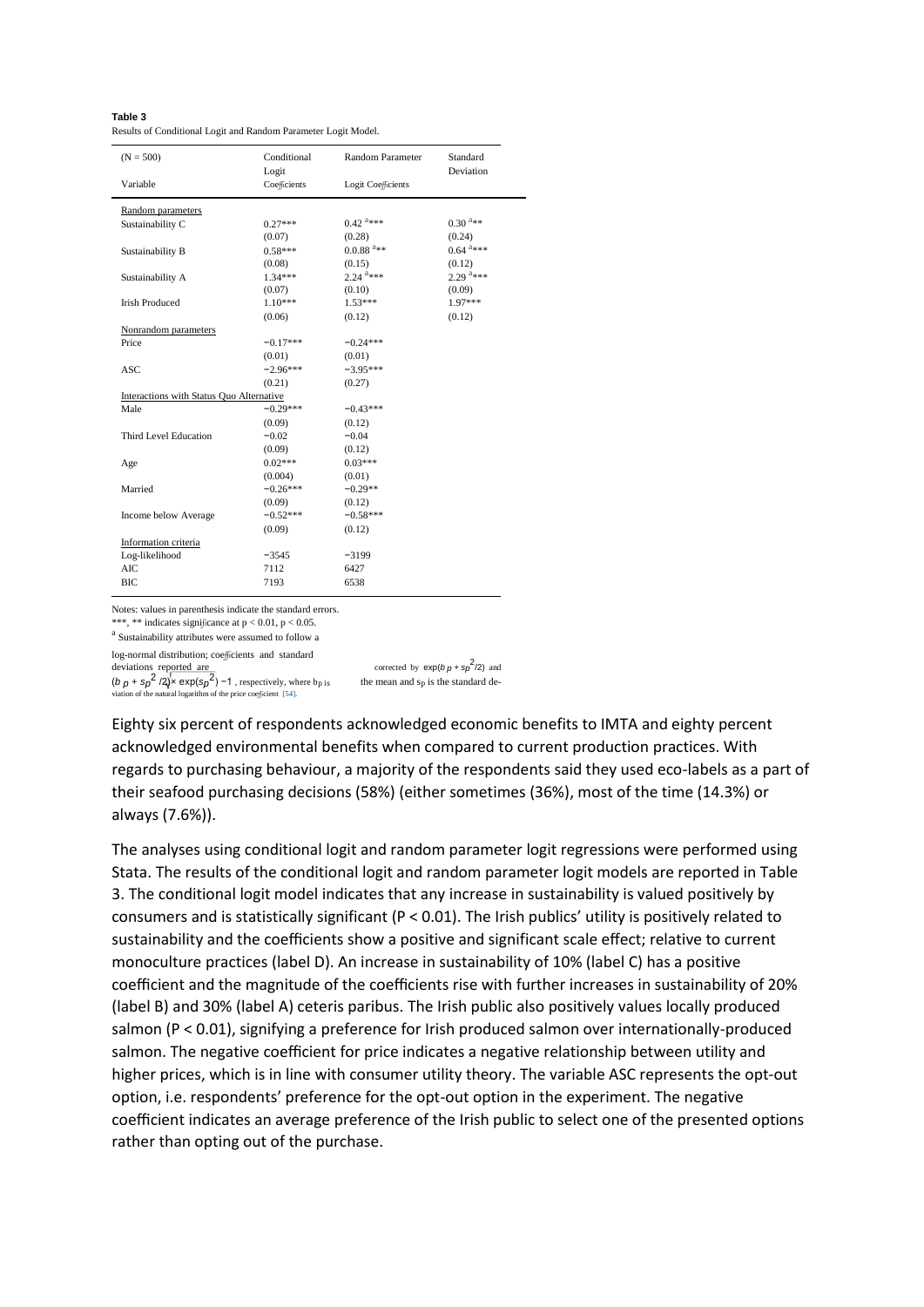The conditional logit model also included terms consisting of interactions of the alternative specific constant with demographic variables, including gender, third level education, age, marital status and income level. The model suggests that male respondents and respondents with higher incomes are more likely to choose to purchase salmon under the conditions presented to them in the choice experiment, whereas older respondents are more likely to opt-out. The interaction terms for the effect of the level of education and income on the choice selected were found to be insignificant.

The results of the random parameter logit model are listed alongside the conditional logit results in Table 3. As discussed, RPL models take into consideration preference heterogeneity. The preferences for the sustainability attributes were assumed to follow a log normal distribution, as respondents were expected to prefer either the status quo or an increase in sustainability. All other attributes were assumed to be distributed normally. Additionally, with the random parameter logit model, dependence across repeated choices made by the same respondent was accounted for by specifying a panel version of the model. Overall, the same preference pattern as in the conditional logit is visible. The Irish publics' preferences are positive for sustainability and increase as the products become more sustainable ceteris paribus. Positive preferences were expressed for Irish produced salmon, while price and ASC indicate negative preferences.

The estimated standard deviation parameters for the attribute variables in the model are all found to be significant. This indicates that the preferences for location and sustainability do indeed vary across the population. It is interesting to note that the random taste variation remains even after the inclusion of observed sources of preference heterogeneity (i.e., respondent's income level, age, marital status and education level). This is in line with findings elsewhere [40] and suggests that preferences vary considerably more than can be explained by the observed characteristics of respondents.

The model again included several interaction terms related to respondents likelihood of choosing the opt-out option. Respondents who were male or married were less likely to select the opt-out; i.e. they were more inclined to choose one of the presented purchasing decisions. Respondents with a higher level of education and those with high income levels were more likely to select the opt-out, as were older respondents.

In comparing the fit of the CL and RPL models, the information criteria of the log-likelihood, the Aikike Information Criteria (AIC) and Bayesian Information Criterion (BIC) were used. The loglikelihood of the RPL model (−3199) is higher than the conditional logit model (−3544). The AIC and BIC are lower for the RPL model (6427 and 6538, respectively) than for the CL model (7112 and 7193, respectively). The likelihood ratio Chi<sup>2</sup> statistic (692.05) also indicates that the parameters in the RPL are jointly statistically significant at the 95% level. All information criteria indicate a preference for the RPL model over the CL model.

Based on the models, implicit prices were calculated for the attributes of both models, as presented in Table 4. This table lists the marginal willingness-to-pay for the change in attribute levels independent of the changes in the levels of the other attributes. As mentioned in the methodology section, the CL model estimates were calculated by *βx*/*βm*, where *β<sup>x</sup>* is the attribute coefficient and *β<sup>m</sup>* is the price coefficient. The WTP estimates from the RPL model were simulated with 10,000 random draws on the model coefficients. The coefficients for both models were similar in size and sign.

The conditional logit WTP estimates indicate that the Irish public has a positive WTP for sustainable production approaches which increases as sustainability increases. An increase in sustainability of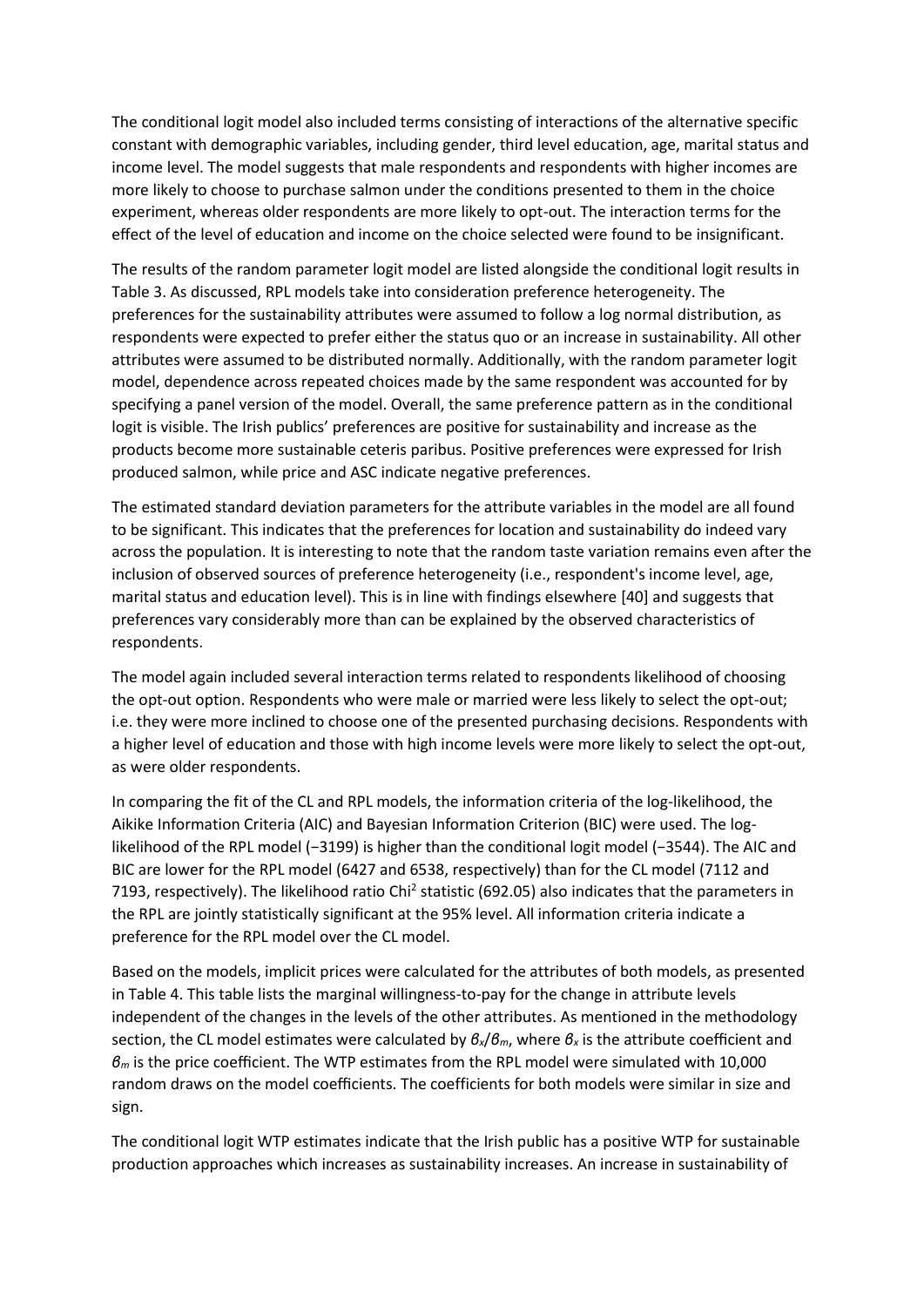salmon production leads to an average marginal value of €1.59 (for 10% more sustainable production methods), €3.45 (for 20% more sustainable production methods) and €7.91 (for 30% more sustainable production methods) per kilogram. The model results indicate that the Irish public values Irish produced salmon €6.53 per kilogram more than salmon that has been farmed abroad.

The random parameter logit WTP estimates indicate that the Irish public has a WTP of  $\epsilon$ 1.72 per kilogram for a 10% decrease in the environmental pressure. When the environmental pressure decreases by 20%, i.e. the salmon is 20% more sustainable, marginal WTP is €3.65 and a 30% decrease is associated with a marginal WTP of €9.26. In comparison, the Irish public has a marginal WTP of €6.33 per kilogram for salmon that is produced nationally, as opposed to salmon produced outside of Ireland. Overall the CL and RPL models show comparable results with regard to the marginal WTP for the experiment attributes. While the WTP estimates for sustainability based on the RPL model are slightly more conservative than the WTP estimations based on the CL the differences between the marginal WTP estimates of the two models are insignificant, as seen by the overlapping confidence intervals in all cases.

The valuation of individual attribute levels as presented above has limited practical significance as salmon products consist of a combination of attribute levels. Therefore expressing the utility gained from a change in one single attribute will provide only partial information on the product in question. Hence it is common to include an estimation of marginal WTP for bundles of attribute levels. The valuation of a set of attributes can be estimated by calculating the Compensating Surplus (CS) for combinations of attribute levels, in order to assess the added consumers' WTP for salmon products with certain characteristics – i.e. production location and sustainability. Table 5 gives an overview of the CS for all possible combinations of the attributes and their levels included in the choice experiment – production location (produced in Ireland or produced outside of Ireland) and sustainability (level A, B or C as expressed in an ecolabel).

Table 4 Mean and Confidence Interval of Marginal WTP per Attribute across CLM and RPL.

| Variable                                                             |                                     | <b>Conditional Logit Model</b>                                  |                                              | Random Parameter Logit Model                  |                                               |                                                |  |
|----------------------------------------------------------------------|-------------------------------------|-----------------------------------------------------------------|----------------------------------------------|-----------------------------------------------|-----------------------------------------------|------------------------------------------------|--|
|                                                                      | Mean<br><b>WTP</b>                  | 95% CI                                                          |                                              | Mean<br><b>WTP</b>                            | 95% CI                                        |                                                |  |
| Sustainability C<br>Sustainability B<br>Sustainability A<br>Location | € 1.59<br>€ 3.45<br>€7.91<br>€ 6.53 | $\epsilon$ 0.73<br>$\epsilon$ 2.49<br>$\epsilon$ 7.08<br>€ 5.86 | $\epsilon$ 2.45<br>64.42<br>€ 8.74<br>€ 7.20 | $\epsilon$ 1.72<br>€ 3.65<br>€ 9.26<br>€ 6.33 | € 1.36<br>€ 3.41<br>€ 6.09<br>$\epsilon$ 5.02 | $\epsilon$ 2.51<br>€ 4.69<br>€ 13.51<br>€ 7.25 |  |

Note: WTP is estimated in € per kilogram of fresh, skinless unfrozen salmon.

Table 5 Maximum Willingness to Pay for Different Types of Salmon.

| Scenario   | Production         | Sustainability |                  | 95% Confidence  |                 |
|------------|--------------------|----------------|------------------|-----------------|-----------------|
|            | Location           | CS WTP         |                  | Interval        |                 |
| Scenario 1 | Ireland            | Label A        | € 15.67          | € 11.16         | € 22.55         |
| Scenario 2 | Ireland            | Label B        | $\epsilon$ 10.03 | € 7.31          | €14.19          |
| Scenario 3 | Ireland            | Label C        | $\epsilon$ 8.09  | 6.42            | €10.60          |
| Scenario 4 | Outside of Ireland | Label A        | € 9.30           | $\epsilon$ 6.11 | €14.68          |
| Scenario 5 | Outside of Ireland | Label B        | € 3.66           | € 2.25          | € 6.31          |
| Scenario 6 | Outside of Ireland | Label C        | € 1.73           | € 1.37          | $\epsilon$ 2.72 |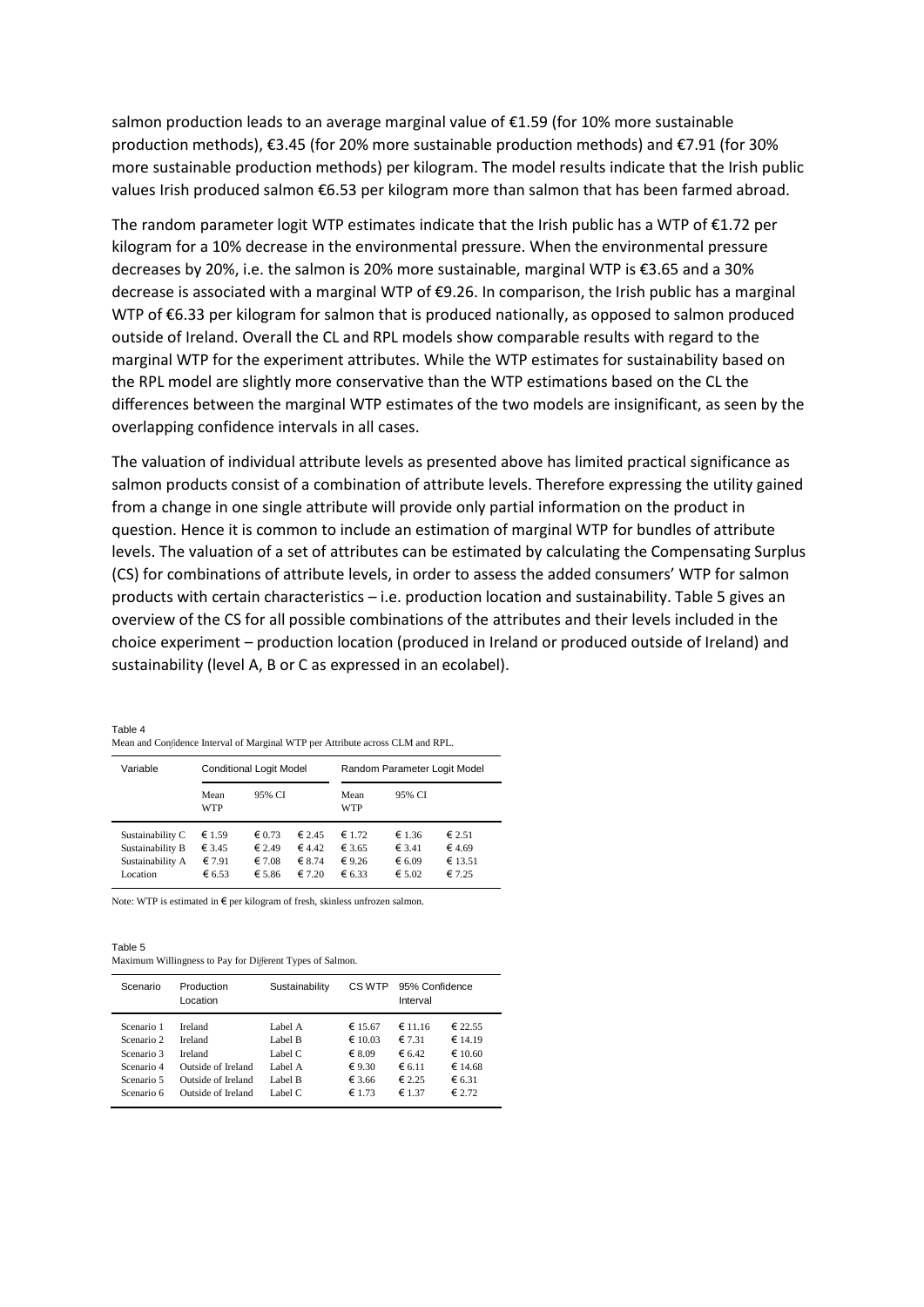A total of six scenarios were created, consisting of all possible combinations of attributes as presented in the choice experiment. Scenarios one to three include the 'produced in Ireland' level of the location attribute and the sustainability levels A, B, C which have a CS of €15.67, €10.03 and €8.09, respectively. Scenarios four to six similarly cover the 'produced outside of Ireland' level of the location attribute and the sustainability labels A, B and C, which have a CS of €9.30, €3.66 and €1.73 respectively. The CS's reported are the mean estimates based on the results of the RPL model. Table 5 includes the lower and upper bound estimates of the 95% confidence interval. The results show firstly that the Irish public has a higher WTP for products with high sustainability attributes and secondly, the Irish public values salmon products with the Irish produced attribute more than the internationally produced salmon products. The estimation of the WTP of each set of attribute levels discloses that, even though the Irish public has a higher WTP for Irish produced salmon products, the value for high sustainability (label A) compensates to such a degree that internationally produced salmon with high sustainability levels is valued higher than Irish produced salmon products with low sustainability levels.

### **5. Discussion and conclusions**

In this paper, an environmental premium associated with sustainably farmed finfish was estimated, using the Irish public as a case study. Results were obtained for preferences and willingness to pay for different sustainability labels and for locally produced salmon using both conditional logit and random parameter logit models. Both models showed a positive preference for high levels of sustainability and home production location. RPL model marginal WTP estimates of €6.33 for Irish produced salmon and €1.72, €3.65 and €9.26 for 10%, 20% and 30% more sustainably-produced salmon, respectively were estimated.

The Irish public acknowledges marine environmental impacts associated with aquaculture and regards IMTA aquaculture as a potential solution. Respondents to the survey did not consider themselves to be informed enough to make a good decision when purchasing salmon, and expressed the wish to receive more information on environmental pressures resulting from production of the goods offered. It also appears that a majority of the Irish public does not use existing ecolabels on a regular basis to select their salmon. Low ecolabel use rates were paired with low recognition rates for the main ecolabels on the seafood market. This may relate to the fact that the scarce uptake of marine ecolabels has been attributed to a variety of factors, including saturation of the market and lack of transparency of the labels' criteria, resulting in consumer confusion and low credibility of existing eco-labelling schemes [55,56].

Indeed, potential may exist for the development of an ecolabel as presented in this paper. The European Union is currently exploring the feasibility of mandatory labelling schemes for sustainable seafood production. The hypothetical labelling scheme used in the research was based on a mandatory energy rating scheme widely in use around Europe for electronic goods and buildings. In comparison to current ecolabels, the proposed label has several advantages. A common criticism of eco-labelling concerns the pass-fail mentality [57], but a rating label provides an incentive to producers to continuously improve the production process. Also, the broad recognisability of the rating label in Europe gives the proposed label added value in comparison to existing labelling schemes. There exists a need for institutions and legislation which work at a supranational level, to improve transparency, to increase competition in eco-labelled markets and to facilitate product comparisons through standardization of labels. The EU can play a vital role in this regard. This links in with Irish seafood environmental awareness campaigns and expressed demand for information on seafood sustainability. The positive results achieved using the rating labelling approach suggest that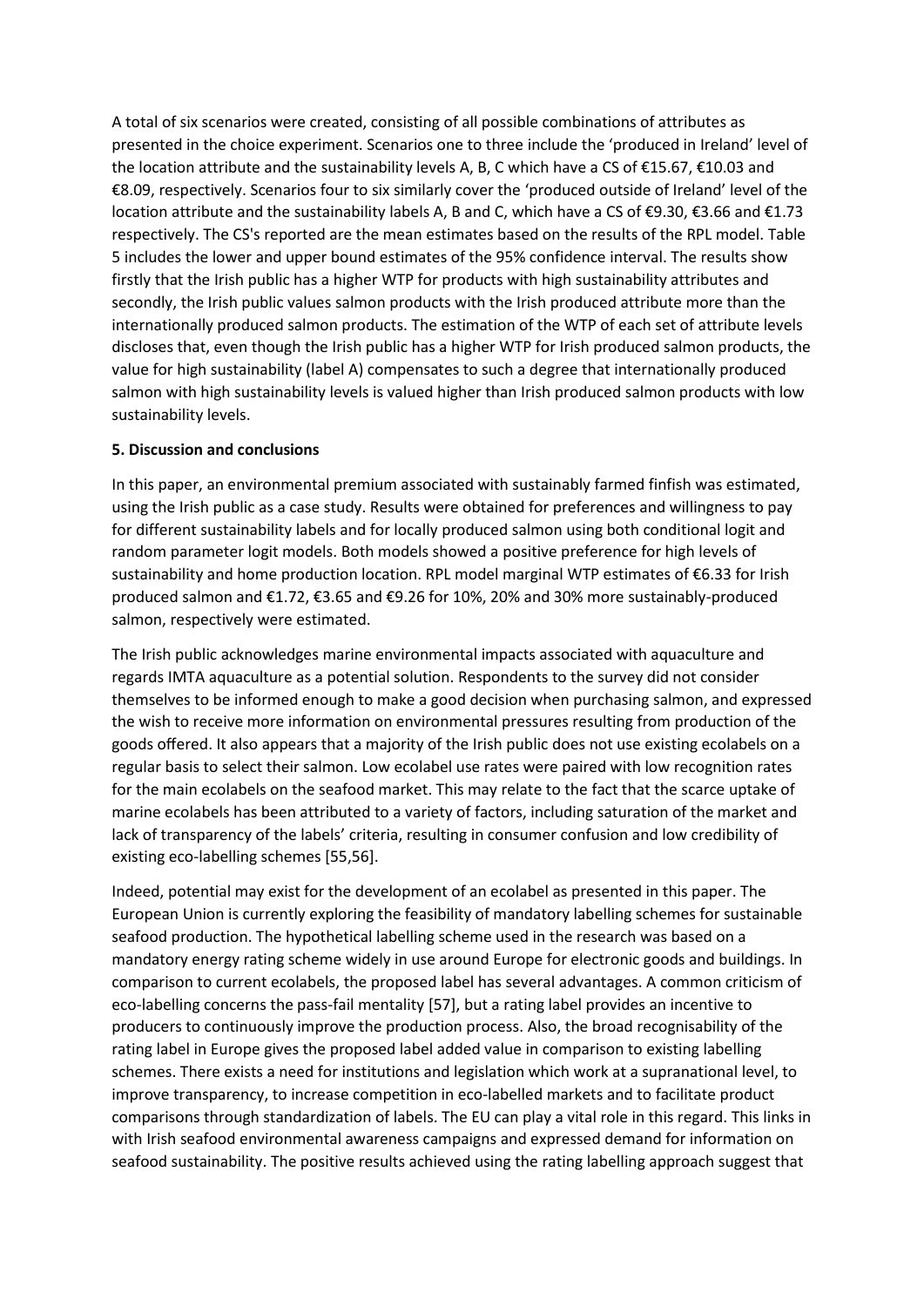this is a potential means of successfully communicating information on the environmental impact of food production to the public.

Sustainability labels should take into account all impacts of a product's life cycle using evaluation methods that are both reliable and verifiable [58]. Proportional changes in sustainability levels as expressed by the label used in the experiment were assumed to occur based on a shift towards multi-trophic aquaculture. However, the eco-label was not explicit in the specific type of sustainability being addressed. The environmental benefits of IMTA as opposed to monoculture are widely acknowledged [59,60] but the development of an objective measure of environmental pressure remains a challenge. Aquaculture impact assessments must consider a range of sustainability issues, including but not limited to, consumption of fossil fuels, production of waste and by-products and impacts on non-fishery components of marine ecosystems. Furthermore, the sustainability of IMTA systems is dependent on species selection and the optimization of the production process. Further research is needed to assess IMTA impacts.

This paper focused on the Irish salmon market. However, considering the globalized market in which aquaculture takes place and the indication of considerable variation between preferences for ecolabels across countries [30], additional research is needed on the added value of sustainable aquaculture across Europe. An estimation of the WTP of the European public for sustainably produced salmon could contribute to estimating the market potential of IMTA practices for the wider European aquaculture industry. Applying this method of aquaculture could therefore assist in the development of European aquaculture in general, which is currently lagging behind global growth rates for the sector.



### **Annex A**

Integrated aquaculture provides the by-products (e.g. waste from one aquatic species) as input (e.g. fertiliser or food) for another species

Fig. A1. Explanation of the term "Integrated Multi-Trophic Aquaculture" to the Respondents in the Survey.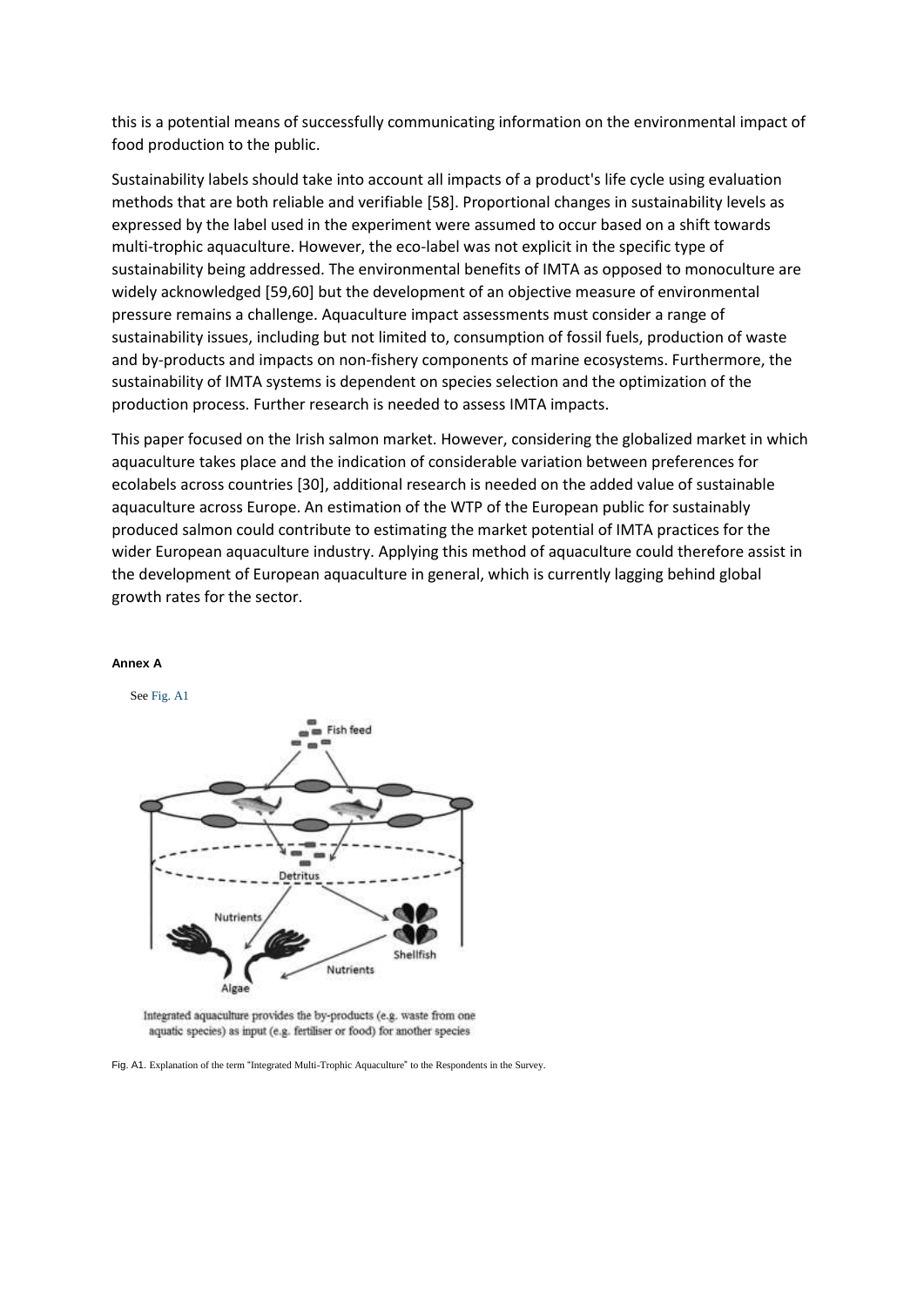- [1] R.L. Naylor, R.J. Goldburg, J.H. Primavera, N. Kautsky, M.C.M. Beveridge, J. Clay, C. Foke, J. Lubchenco, H. Mooney, M. Troell, 'Effect of aquaculture on world fish supplies.', Nature 405 (2000) 1017–1024, [http://dx.doi.org/10.1038/35016500.](http://dx.doi.org/10.1038/35016500)
- [2] F.C. Cabello, 'Heavy use of prophylactic antibiotics in aquaculture: a growing problem for human and animal health and for the environment', Environ. Microbiol. 8 (7) (2006) 1137– 1144[, http://dx.doi.org/10.1111/j.1462-2920.2006. 01054.x](http://dx.doi.org/10.1111/j.1462-2920.2006.01054.x).
- [3] I.N. Frazer, 'Sea-cage aquaculture, sea lice, and declines of wild fish', Conserv. Biol. 23 (3) (2007) 599–607[, http://dx.doi.org/10.1111/j.1523-1739.2008.01128.x.](http://dx.doi.org/10.1111/j.1523-1739.2008.01128.x)
- [4] C. Talbot, R. Hole, 'Fish diets and the control of eutrophication resulting from aquaculture', J. Appl. Ichthyol. 10 (4) (2007) 259-270, [http://dx.doi.org/10.1111/ j.1439-](http://dx.doi.org/10.1111/j.1439-0426.1994.tb00165.x) [0426.1994.tb00165.x.](http://dx.doi.org/10.1111/j.1439-0426.1994.tb00165.x)
- [5] T.V.R. Pillay, Aquaculture and the Environment, Fishing New Books, Blackwell Publishing Ltd., Oxford, England, 2007.
- [6] E. McCarthy, Scienti [fi](http://refhub.elsevier.com/S0308-597X(17)30195-1/sbref6)c aspects of underwater sound, International Regulation of Underwater Sound: Establishing Rules and Standards to Address Ocean Noise Pollution, Springer Science & Business Media, Inc., New York, US, 2004.
- [7] A.G.J. Tacon, M. Metian, 'Global overview on the use of fish meal and fish oil in industrially compounded aquafeeds: trends and future prospects', Aquaculture 285 (2008) 146–158, <http://dx.doi.org/10.1016/j.aquaculture.2008.08.015>.
- [8] S. Tveteras, Norwegian Salmon aquaculture and sustainability: the relation between environmental quality and industry growth, Mar. Resour. Econ. 17 (2) (2002) 121–132 [〈](http://www.jstor.org/stable/42629356) <http://www.jstor.org/stable/42629356>〉 (last accessed 13 March 2017).
- [9] P. Read, T. Fernandes, Management of environmental impacts of marine aquaculture in Europe, Aquaculture 226 (2003) (2003) 139–163 〈 [http://om.ciheam.](http://om.ciheam.org/om/pdf/c55/01600233.pdf)  [org/om/pdf/c55/01600233.pdf](http://om.ciheam.org/om/pdf/c55/01600233.pdf)〉 (last accessed 4 April 2016).
- [10] [T. McMahon, 'Regulation and monitoring of marine aquaculture in Ireland.', J](http://refhub.elsevier.com/S0308-597X(17)30195-1/sbref10). [Appl.](http://refhub.elsevier.com/S0308-597X(17)30195-1/sbref10)  [Ichthyol. 16 \(2000\) 177](http://refhub.elsevier.com/S0308-597X(17)30195-1/sbref10)–181.
- [11] A. Wilson, Magill, K.D. Black 'Review of Environmental Impact Assessment and Monitoring in Salmon Aquaculture.' In FAO. 'Environmental Impact Assessment and Monitoring in Aquaculture', FAO Fisheries and Aquaculture Technical Paper. No.527. Rome, FAO. pp. 455– 535. Retrieved from<http://www.fao.org/docrep/012/i0970e/i0970e00.htm> (last accessed 13 March 2017).
- [12] T. O'Brien 'Protesters Oppose €100m Fish Farm'. The Irish Times. Accessible at <http://www.irishtimes.com/news/protesters-oppose-100m-fish-farm-1.1317623> (last accessed 4 April 2016).
- [13] K.R. Jeffery, C.M.G. Vivian, S.J. Painting, K. Hyder, D.W. Verner-Jeffreys, R.J. Walker, T. Ellis, L.J. Rae, A.D. Judd, K.A. Collingridge, S. Arkell, S.R. Kershaw, D.R. Kirby, S. Watts, P.J. Kershaw, N.A. Auchterlonie Background Information for Sustainable Aquaculture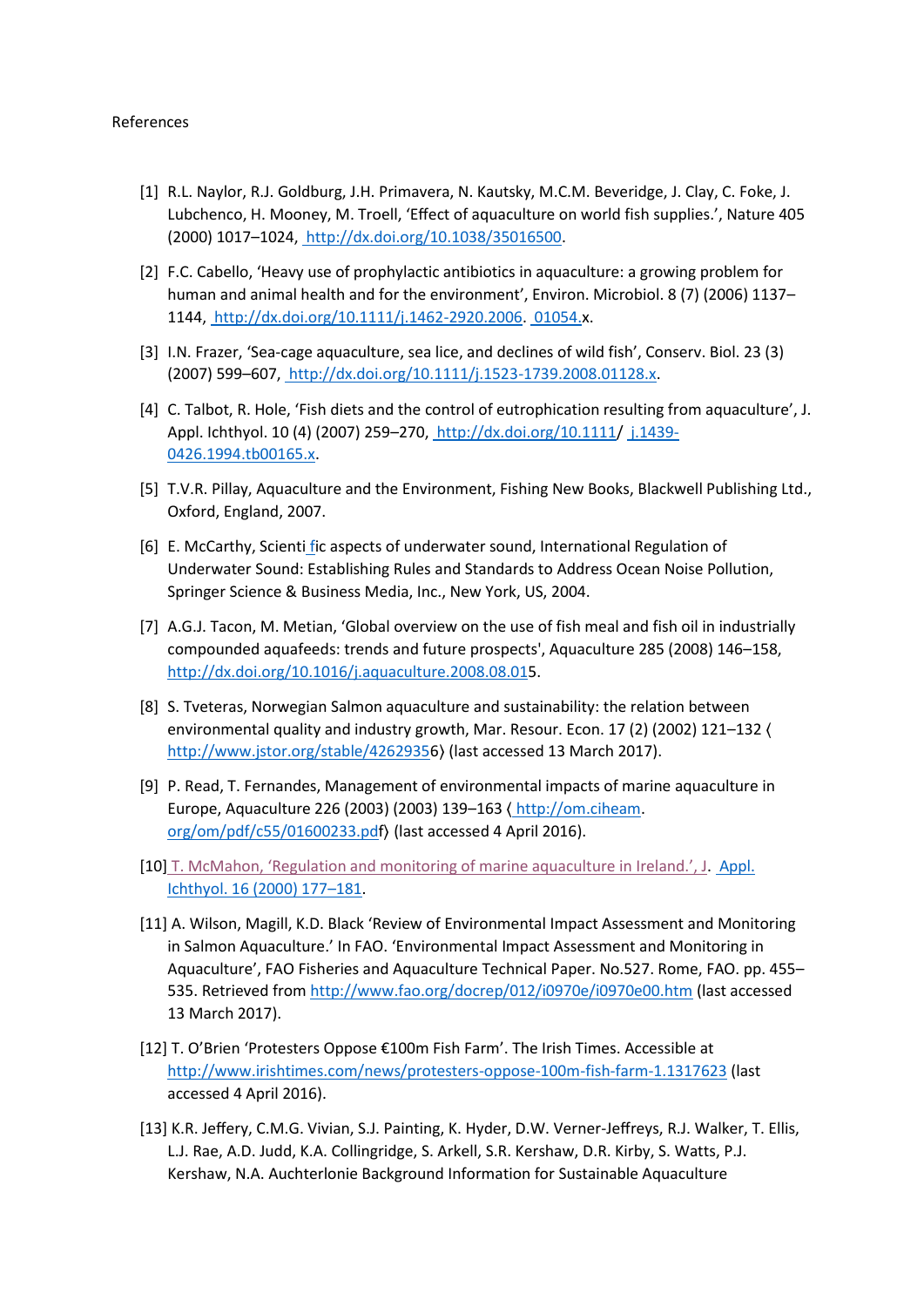Development, Addressing Environmental Protection in Particular. Sustainable Aquaculture Development in the Context of the Water Framework Directive and the Marine Strategy Framework Directive. Available at

[http://ec.europa.eu/environment/enveco/water/pdf/SUSAQ Final Report Part 1.pdf](http://ec.europa.eu/environment/enveco/water/pdf/SUSAQ%20Final%20Report%20Part%201.pdf) (last accessed 7 January 2016).

- [14] T. Chopin, J.A. Cooper, G. Reid, S. Cross, C. Moore, Open-water integrated multi-trophic aquaculture: environmental biomitigation and economic diversification of fed aquaculture by extractive aquaculture, Rev. Aquac. 4 (4) (2012) 209–220, [http://dx.doi.org/10.1111/j.1753-5131.2012.01074.x.](http://dx.doi.org/10.1111/j.1753-5131.2012.01074.x)
- [15] T. Chopin, Integrated Multi-Trophic Aquaculture (IMTA).IMTA). What it is and why you should care and not confuse it with polyculture, North. Aquac. 1 (4) (2006).
- [16] K. Barrington, T. Chopin, and S. Robinson, Integrated Multi-Trophic Aquaculture (IMTA) in Marine Temperate Waters. In D. Soto (ed.). Integrated Mariculture: A Global Review. Fisheries & Aquaculture Technical Paper, 2009, No 529: pp. 7-46. Accessible at <http://www.fao.org/3/a-i1092e/i1092e02a.pdf> (last accessed 4 April 2016).
- [17] H. Shuve, E. Caines, N. Ridler, T. Chopin, M. Sawhney, J. Lamontagne, M. Szermerda, R. Marvin, F. Powell, S. Robinson, S. Boyne-Travis, Survey finds consumers support integrated multitrophic aquaculture effective marketing concept key, Glob. Aquac. Advocate 2009 (2009) 22–23. <http://pdf.gaalliance.org/pdf/GAA-Shuve-Mar09.pdf> (last accessed 7 January 2016).
- [18] D. Whitmarsh, P. Wattage, Public attitudes towards the environmental impact of salmon aquaculture in Scotland, Eur. Environ. 16 (2005) 108–121, [http://dx.doi.org/10.1002/eet.406.](http://dx.doi.org/10.1002/eet.406)
- [19] W. Yip, D. Knowler, W. Haider, R. Trenholm, Valuing the willingness-to-pay for sustainable seafood: integrated multi-trophic versus closed containment aquaculture, Can. J. Agric. Econ. 65 (2017) (2016) 93–117, [http://dx.doi.org/10.1111/cjag.12102.](http://dx.doi.org/10.1111/cjag.12102)
- [20] K. Barrington, T. Chopin and S. Robinson, Integrated Multi-Trophic Aquaculture (IMTA) in Marine Temperate Waters. In D. Soto (ed.). Integrated Mariculture: A Global Review. Fisheries & Aquaculture Technical Paper, 2009, No 529: pp. 7–46. Accessible at <http://www.fao.org/3/a-i1092e/i1092e02a.pdf> (last accessed 4 April 2016).
- [21] R. Martinez-Espiñeira, T. Chopin, S. Robinson, A. Noce, D. Knowler, W. Yip, Estimating the biomitigation benefits of integrated multi-trophic aquaculture: a contingent behaviour analysis, Aquaculture 40037 (2015) 182–194, [http://dx.doi.org/10.1016/j.aquaculture.2014.11.034.](http://dx.doi.org/10.1016/j.aquaculture.2014.11.034)
- [22] J. Bronnmann, F. Asche, 'The value of product attributes, brands & private labels: an analysis of frozen seafood in Germany', J. Agric. Econ. 67 (1) (2016) 231–244.
- [23] D. Brécard, S. Lucas, N. Pichot, F. Salladarré, Consumer preferences for eco, health and fair trade labels. An application to seafood product in France, J. Agric. Food Ind. Organ. 10 (1) (2012),<http://dx.doi.org/10.1515/1542-0485.1360> (article 3).
- [24] S. Ja ffry, H. Pickering, Y. Ghulam, D. Whitmarsh, P. Wattage, Consumer choices for quality and sustainability labelled seafood products in the UK, Food Policy 29 (2004) 215 –228.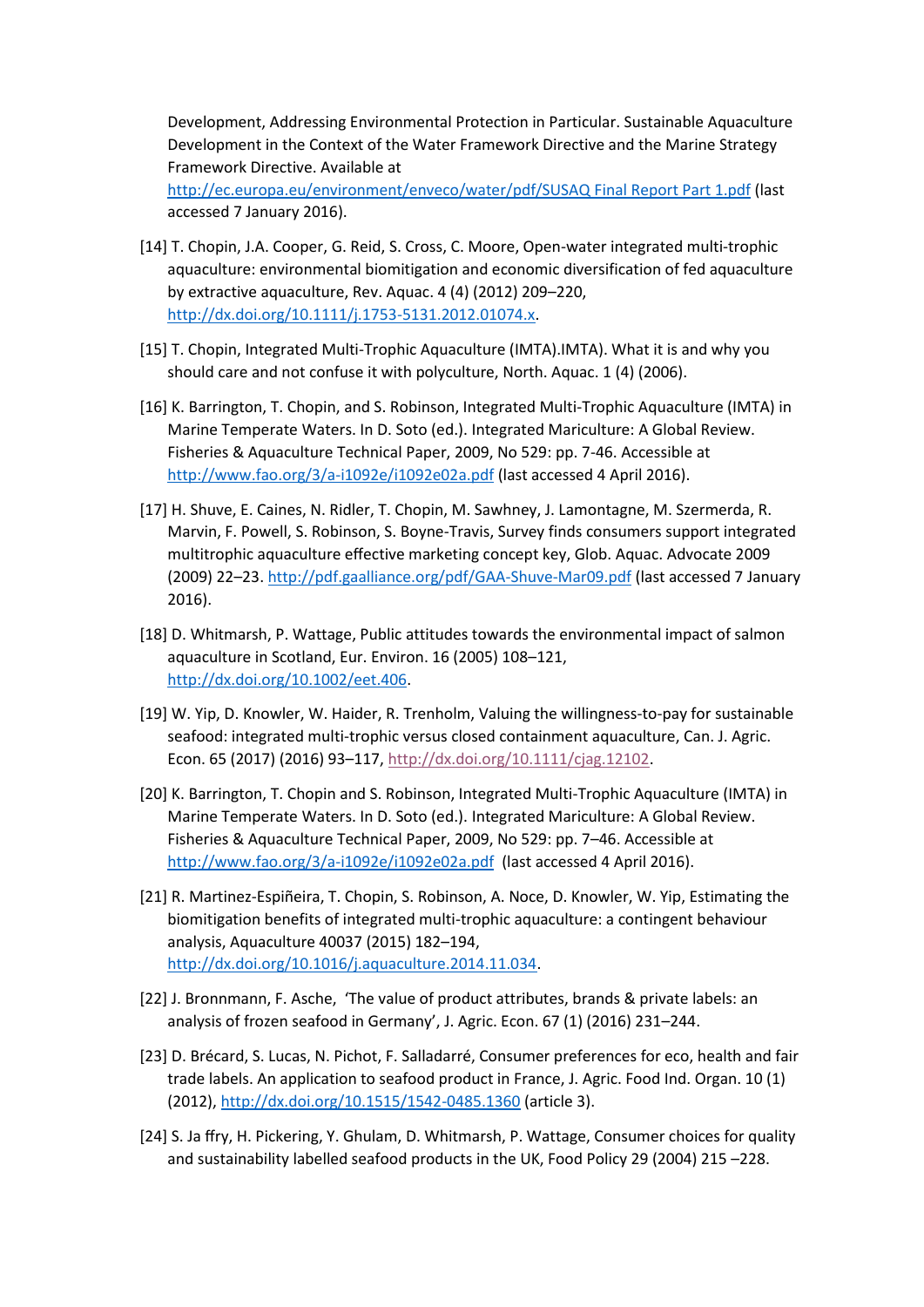- [25] H. Uchida, Y. Onozaka, T. Morita, S. Managi, Demand for ecolabeled seafood in the Japanese market: a conjoint analysis of the impact of information and interaction with other labels, Food Policy 44 (2014) (2014) 68 –76.
- [26] C.A. Roheim, O. Sudhakaran, C.A. Durham, Certification for shrimp and salmon for best aquaculture practices: assessing consumer preferences in Rhode Island, Aquac. Econ. Manag. 16 (2012) 266–286[, http://dx.doi.org/10.1080/13657305.2012.713075.](http://dx.doi.org/10.1080/13657305.2012.713075)
- [27] J. Louviere, D. Hensher, On the design and analysis of simulated choice or allocation experiments in travel choice modelling, Transp. Res. Rec. 890 (1982) 11 –17.
- [28] J. Louviere, G. Woodworth, Design and analysis of simulated consumer choice or allocation experiments: an approach based on aggregate data, J. Mark. Res. 20 (1983) 350 –367.
- [29] D. Hoyos, The state of the art of environmental valuation with discrete choice experiments, Ecol. Econ. 69 (2010) 1595–1603, [http://dx.doi.org/10.1016/j.ecolecon.2010.04.011.](http://dx.doi.org/10.1016/j.ecolecon.2010.04.011)
- [30] R.J. Johnston, W.C. Roheim, H. Donath, F. Asche, 'Measuring consumer preferences for ecolabelled seafood: an international comparison', J. Agric. Resour. Econ. 26 (2001) 20–39 (Available at), 〈 [http://www.waeaonline.org/jareonline/archives/26.1%20-](http://www.waeaonline.org/jareonline/archives/26.1%20-%20July%202001/JARE,Jul2001,pp20,Johnston.pdf) [%20July%202001/JARE,Jul2001,pp20,Johnston.pdf.](http://www.waeaonline.org/jareonline/archives/26.1%20-%20July%202001/JARE,Jul2001,pp20,Johnston.pdf)
- [31] K. Lancaster, A new approach to consumer theory, J. Political Econ. 74 (1966) 132–157 <http://www.jstor.org/stable/1828835> (last accessed 7 January 2016).
- [32] D. McFadden, Conditional logit analysis of qualitative choice behaviour, in: P. Zarembka (Ed.), Frontiers in Econometrics, Academic Press, New York, USA, 1974, pp. 105–142 (Available at), [http://eml.berkeley.edu/reprints/mcfadden/zarembka.pdf.](http://eml.berkeley.edu/reprints/mcfadden/zarembka.pdf)
- [33] R.E. Wright, N. Hanley, V. Adamowicz, 'Using choice experiments to value the environment. design issues, current experience and future prospects', Environ. Resour. Econ. 11 (3–4) (1998) 413–428[, http://dx.doi.org/10.1023/A:1008287310583.](http://dx.doi.org/10.1023/A:1008287310583)
- [34] N. Hanley, J.F. Shogren, B. White, Environmental Economics in Theory & Practice, Palgrave MacMillan, Hampshire, UK, 2007.
- [35] D.A. Hensher, J.M. Rose, W.H. Greene, Applied Choice Analysis: a Primer, Cambridge University Press, Cambridge, UK, 2005.
- [36] S. Hynes, D. Tinch, N. Hanley, 'Valuing improvements to coastal waters using choice experiments: an application to revisions of the EU bathing waters directive', Mar. Policy 40 (1) (2013) 137–144, [http://dx.doi.org/10.1016/j.marpol.2012.12.035.](http://dx.doi.org/10.1016/j.marpol.2012.12.035)
- [37] C.K. Pek, O. Jamal, 'A choice experiment analysis for solid waste disposal option: a case study in Malaysia', J. Environ. Manag. 92 (11) (2011) 2993–3001, [http://dx.doi.org/10.1016/j.jenvman.2011.07.013.](http://dx.doi.org/10.1016/j.jenvman.2011.07.013)
- [38] D. Andreopoulos, D. Damingos, F. Comiti, C. Fischer, 'Handling preference heterogeneity for river services' adaptation to climate change', J. Environ. Manag. 160 (2015) 201–211, [http://dx.doi.org/10.1016/j.jenvman.2015.06.015.](http://dx.doi.org/10.1016/j.jenvman.2015.06.015)
- [39]W. Hanemann, 'Welfare evaluations in contingent valuation experiment with discrete responses', Am. J. Agric. Econ. 66 (2) (1984) 332–341 <http://www.jstor.org/stable/1240800> (last accessed 5 April 2016).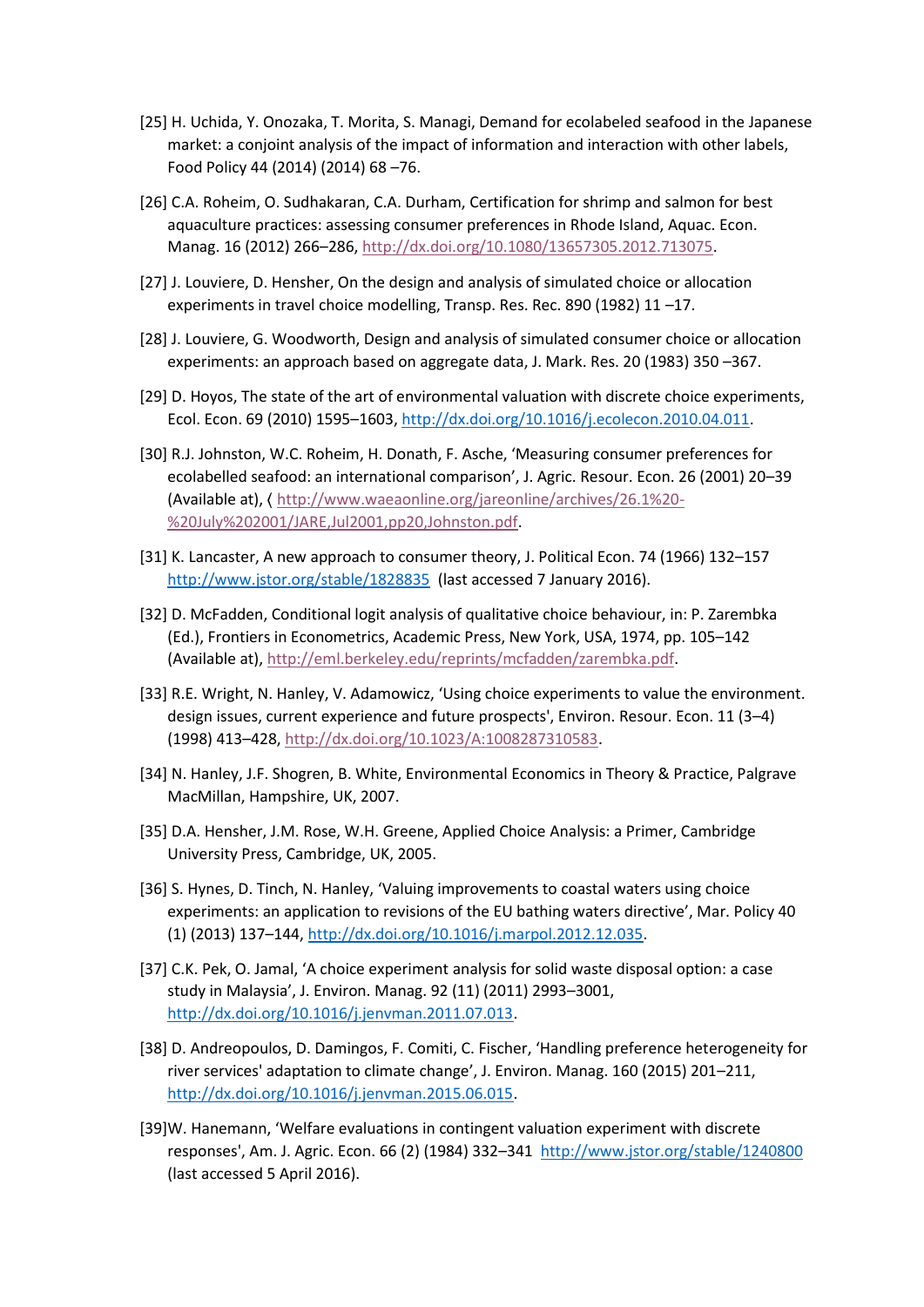- [40] S. Hynes, N. Hanley, R. Scarpa, Effects on welfare measures of alternative means of accounting for preference heterogeneity in recreational demand models, Am. J. Agric. Econ. 90 (4) (2008) 1011–1027, [http://dx.doi.org/10.1111/j.1467-8276.2008.01148.x.](http://dx.doi.org/10.1111/j.1467-8276.2008.01148.x)
- [41] S. Chambers, A. Lobb, L. Butler, K. Harvey, W. Bruce-Trail, Local, national and imported foods: a qualitative study, Appetite 49 (1) (2007) 208–213, [http://dx.doi.org/10.1016/j.appet.2007.02.003.](http://dx.doi.org/10.1016/j.appet.2007.02.003)
- [42] F. Salladarré, P. Guillotreau, Y. Perraudeau, M.C. Monfort, The demand for seafood ecolabels in France (article10), J. Agric. Food Ind. Organ. 8 (1) (2010), [http://dx.doi.org/10.2202/1542-0485.1308.](http://dx.doi.org/10.2202/1542-0485.1308)
- [43] C. Yue, C. Tong, Organic or local? Investigating consumer preference for fresh produce using a choice experiment with real economic incentives, Hort. Sci. 44 (2) (2009) 366 –371.
- [44] G. Sogn-Grundväg, T.A. Larsen, J.A. Young, The value of line-caught and other attributes: an exploration for chilled fish in UK Supermarkets, Mar. Policy 38 (2013) 41 –44.
- [45] F. Asche, T.A. Larsen, M.D. Smith, Sogn-Grundväg, J.A. Young, 'Pricing of eco-labels with retailer heterogeneity', Food Policy 53 (2015) 82–93, [http://dx.doi.org/10.1016/j.foodpol.2015.04.004.](http://dx.doi.org/10.1016/j.foodpol.2015.04.004)
- [46] European Union (EU), Directive 2010/30/EU of the European Parliament and of the Council of 19 May 2010 on the Indication by Labelling and Standard Product Information of the Consumption of Energy and Other Resources by Energy-Related Products. Available at <http://eur-lex.europa.eu/LexUriServ/LexUriServ.do?Uri=OJ:L:2010:153:0001:0012:en:PDF> (last accessed 5 April 2016).
- [47] R.G. Cummings, L.O. Taylor, Unbiased estimates for environmental goods: a cheap talk design for the contingent valuation method, Am. Econ. Rev. 89 (3) (1999) 649–665, [http://dx.doi.org/10.1257/aer.89.3.649.](http://dx.doi.org/10.1257/aer.89.3.649)
- [48] F. Carlsson, P. Frykblom, C.J. Lagerkvist, 'Using cheap talk as a test of validity in choice experiments', Econ. Lett. 89 (2) (2005) 147–152, [http://dx.doi.org/10.1016/j.econlet.2005.03.010.](http://dx.doi.org/10.1016/j.econlet.2005.03.010)
- [49] K. Ashok, W.R. Dillon, S. Yuan, Extending discrete choice models to incorporate attitudinal and other latent variables, J. Mark. Res. 39 (1) (2002) 31–46 [www.jstor.org/stable/1558582](http://www.jstor.org/stable/1558582) (last accessed 5 April 2016).
- [50] J.V. Terza, Estimating linear models with ordinal qualitative regressors, J. Econ. 34 (1987) 275 –291.
- [51] J. Louviere, D. Hensher, J. Swait, Stated Choice Methods, Analysis and Application, Cambridge University Press, Cambridge, UK, 2000.
- [52] S. Ferrini, R. Scarpa, 'Designs with a priori information for nonmarket valuation with choice experiments: a Monte Carlo study', J. Environ. Econ. Manag. 53 (2007) 342–363, [http://dx.doi.org/10.1016/j.jeem.2006.10.007.](http://dx.doi.org/10.1016/j.jeem.2006.10.007)
- [53]Census of Ireland. This is Ireland, Highlights from Census 2011 (Formerly Principal Demographic Results). Retrieved from <http://www.cso.ie/en/census/census2011reports/> (last accessed 5 April 2015).